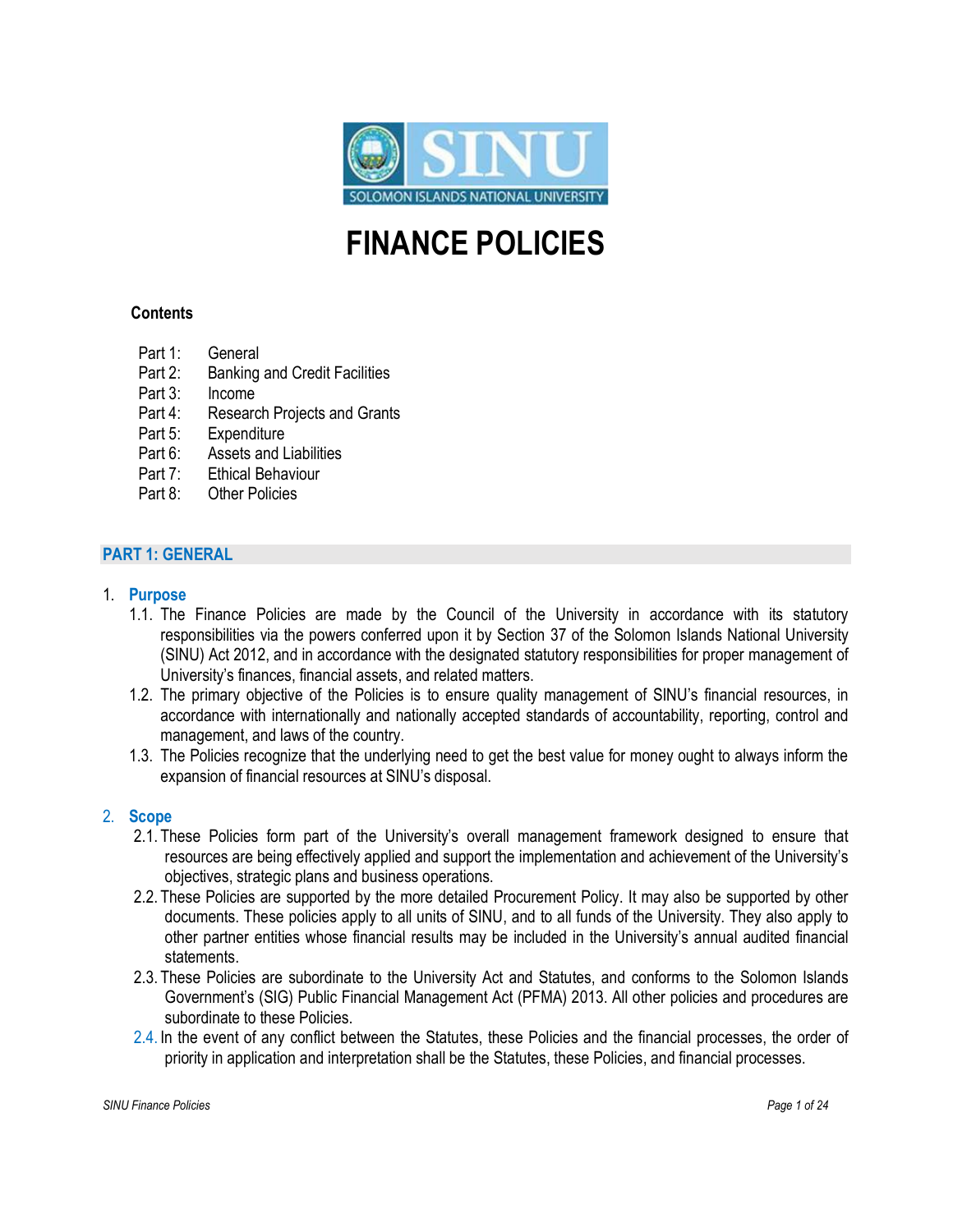# 3. Definitions

- 3.1. These Policies govern all the University's financial activities of the University. Unless the context otherwise requires, in these Policies:
	- 3.2. A "person" or "persons" refer to an individual, a body incorporated, or other entities that are recognised as having the ability to enter into contracts, to sue, and to be sued.
	- 3.3. "Assigned Delegate" refers to staff with the assigned authority as per the Scheme for Financial Delegation.
	- 3.4. "Audit Committee" is the committee, independent of executive responsibility, as established by the Council of SINU to advise the University on issues related to Internal Audit, external audit and financial controls.
	- 3.5. "Budget Unit" refers to all entities of the University, including schools, divisions, campuses, institutions and other bodies that receive income or spend funds
	- 3.6. "Conflict of Interest" (COI) refers to a situation in which an individual's professional interest as a member of the University conflicts with the personal interest of the person.
	- 3.7. "Council" refers to the SINU Council
	- 3.8. "Finance & Investment Committee' (FIC) is the Finance & Investments Committee of Council; it includes its predecessor, the Finance & General Purposes Committee of Council.
	- 3.9. "Finance Division" refers to the section of the University under the management of the Director of Finance (previously referred to as "the Bursary")
	- 3.10. "Financial Procedures" are such detailed financial operating procedures that conform to these Policies as may be adopted from time to time. Reference to Finance Policies includes reference to Financial Procedures.
	- 3.11. "Funds" of the University refer to funds as defined in s37 of the SINU Act.
	- 3.12. "Government Agencies" refers to a Government Ministry, or an office or body established by the Constitution of Solomon Islands, where the holders of the office or members of the body receive their remuneration from the Consolidated Funds; and a body or manager is authorised to manage a special fund.
	- 3.13. "Grants, Gifts & Aid"
	- 3.13.1. Grants are funds and/or assets received from donors or sponsors for a defined scope of work to meet a set of expectations defined by the donor or sponsor. Generally a grant will involve a written agreement for the transfer of assets in exchange for a stated performance of service, often entailing some form of reporting by the recipient to the donor or sponsor.
	- 3.13.2. Gifts are funds, goods or services received from a donor entailing the irrevocable transfer of assets without tangible benefit to the donor (except possible tax benefits).
	- 3.13.3. Aid may be given either as a grant or a gift, depending on whether or not there is some defined performance of service.
- 3.14. "Heads of Units" are persons responsible for managing the budget of a School, Institute, Division, a Campus or any other unit of the University; these include the Vice-Chancellor, Deans, Directors and Managers.
- 3.15. "Internal Audit" is the University's Internal Audit section.
- 3.16. "Procurement Section" is the section of the Finance Division that handles all purchasing and procurement and issues arising thereof.
- 3.17. "Scheme for Financial Delegation" refers to the scheme that sets out the limits of financial authority delegated to University post-holders.
- 3.18. "Segregation of Duties" refers to the requirement that personnel are assigned tasks such that the same person is not responsible for both checking and authorizing a document.
- 3.19. "Statutes" refers to the Statutes of the University.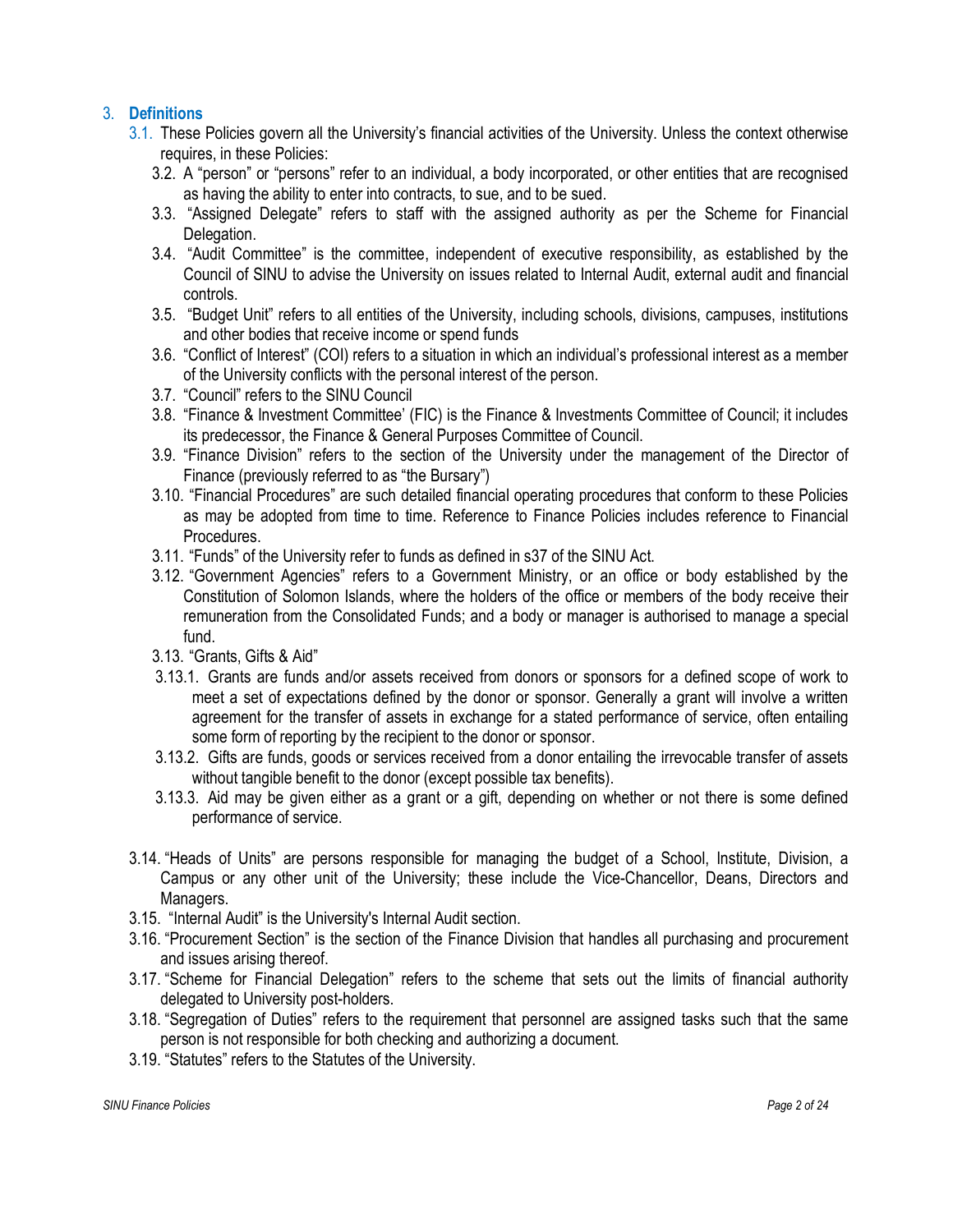- 3.20. "Stocks" means all articles of a consumable nature, including books, cheque forms, other forms, postage stamps, stationery, office requisites, implements, fuel and livestock, in possession or under the control of Heads of Units acting on behalf of the University
- 3.21. "University Act" refers to Solomon Islands National University Act 2012, and amendments thereto.
- 3.22. "University's capital funding" refers to those funds set out in the University's Capital Plan submitted to the FIC and includes funds from the University Capital Fund.

# 4. Responsibilities

# **Council**

4.1. The Solomon Islands National University (SINU) Council has the overall responsibility for the University's financial resources. Accountability for financial management within the University is delegated by the Council to the FIC and the Management within the framework of delegated authority.

# Vice-Chancellor

- 4.2. The Vice-Chancellor is the Accountable Officer of the University.
- 4.3. The Vice-Chancellor is responsible to the FIC and the Council for the total financial management of the University and for timely and regular financial reports.
- 4.4. The Vice-Chancellor is to ensure that all employees and officeholders of the University comply with the Finance Policies and related procedures. For clarity, any departure from or failure to conform to these policies shall be treated as a disciplinary offence.

# Director of Finance

- 4.5. Financial administration is controlled by Director of Finance, who is responsible to the Vice Chancellor for:
- 4.5.1.Preparing annual revenue and capital budgets, and financial plans;
	- 4.5.2.Preparing monthly operating results of the University, and budget units, management information, variance analysis, monitoring and control of all financial operations;
	- 4.5.3.Preparing monthly financial accounts of the University ensuring that the accounts, general ledger reconciliations, bank and other reconciliations are signed off.
	- 4.5.4.Providing the Deans, Directors, and the Managers with financial information as is necessary to enable them to carry out their responsibilities for budgetary management;
	- 4.5.5.Preparing the University's annual accounts and other financial reports as per statutory and regulatory requirements;
	- 4.5.6.Ensuring that the University maintains satisfactory financial systems;
	- 4.5.7.Providing professional advice on all matters relating to finance policies and associated procedures;
	- 4.5.8.Ensuring the safeguarding of the University's assets;
	- 4.5.9.Maintaining a robust financial management system; and
	- 4.5.10. Day-to-day liaison with auditors in order to achieve efficient and effective processes.

4.6. The Director of Finance is to ensure that the Policies are reviewed periodically, and that they remain in harmony with legislation and accounting standards at all times.

# Heads of Units

4.7. The Heads of Units are responsible for controlling various allocations of the estimates as listed in the respective unit budgets and/or authorized by the Director of Finance from time to time. They are also subject to any direction issued by the Director of Finance in matters relating to accounting or finance policies, procedures and processes.

4.8. The Heads of Units shall assume full responsibility for accountability of funds which they initiate and/or delegate to their subordinates. They are held personally and pecuniarily liable for the administration of the allocations towards the services under their control.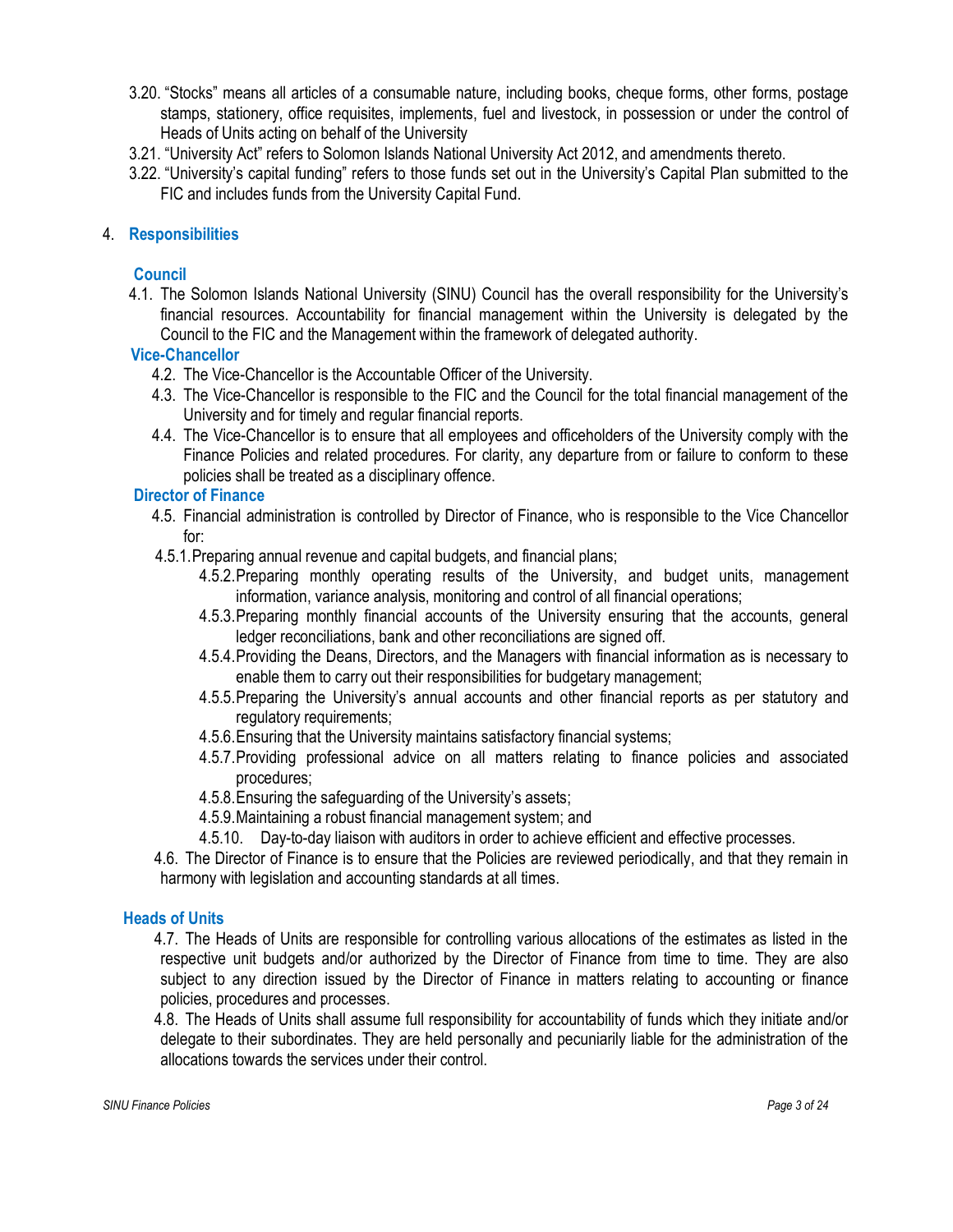4.9. The Heads of Units are personally responsible for the authentication of all purchases of stores and services they request and for all deliveries of stores and services to them and which are under their control, and are responsible for seeing that all purchases have behind them authority which can, if required, be referred to for justification.

4.10. The Heads of Units must ensure that:

4.10.1. All staff within the Unit are made aware of the Finance Policies and all related documents, including Procurement Policy, and all procedure document, and of consequences of the failure to comply with them. Failure to comply by a person responsible may be subject to action including those under the University's disciplinary procedures;

4.10.2. An appropriate system of financial delegation exists that ensures that funds received or spent are properly controlled, and their use monitored;

4.10.3. The Unit submits correct and timely returns of all required data to the Finance Division in accordance with Finance Policies;

4.10.4. Appropriate and adequate arrangements exist to safeguard all assets; that University Policies, including the Finance Policies, are complied with; and that records are maintained in a complete and accurate form, with electronic data appropriately backed up using a secure database;

4.10.5. The Finance Division is supplied with any information necessary to ensure that the University complies with the Accounting Standards and related guidelines, as required by the Director of Finance;

4.10.6. They honour the responsibility for providing the Finance Division with any information required for the compilation of the University's annual accounts, implementation of financial planning and implementation of audit and financial reviews and special projects.

4.10.7. All internal management systems for the control of finance-related activities in their units are so designed as to allow adequate segregation of duties.

4.10.8. Adequate check of financial transactions is carried out.

4.11. No Assigned Delegate may exercise delegations in respect of themselves, to their spouse or partner, or any member of their family, or any one in customary relationship. They may not approve any action or transaction that provides to themselves, their spouse or partner, or any member of their family, or any one in a customary relationship a direct personal benefit. For themselves, their spouse or partner, for members of their family, and those in customary relationship, they may not approve:

4.11.1. Any appointment

4.11.2. Any form of remuneration or payment

4.11.3. Any promotion, transfer or secondment

4.11.4. Any termination of contract of employment through resignation, retirement or voluntary separation

4.11.5. Any absence

4.12. No Assigned Delegate may exercise delegations in respect of any business, company or other third party organization in which they themselves, their spouse or partner, or any member of their family, or anyone in a customary relationship, has a financial interest. They may not approve any action or transaction with any such business, company or third party organization.

4.13. Whenever an individual who has responsibility for the administration or management of University funds, has a conflict of interest in a matter concerning such funds and which is to be discussed at any meeting of a University body, he or she must:

4.13.1. Declare an interest before the meeting or at the meeting before discussion begins on the matter;

4.13.2. Be absent from the meeting for that item unless expressly invited by the Chairman to remain in order to provide information;

4.13.3. Not be counted in the quorum for that part of the meeting;

4.13.4. Have no vote on the matter; and

4.13.5. Unless expressly invited to remain by the Chairman of the meeting, be absent during any vote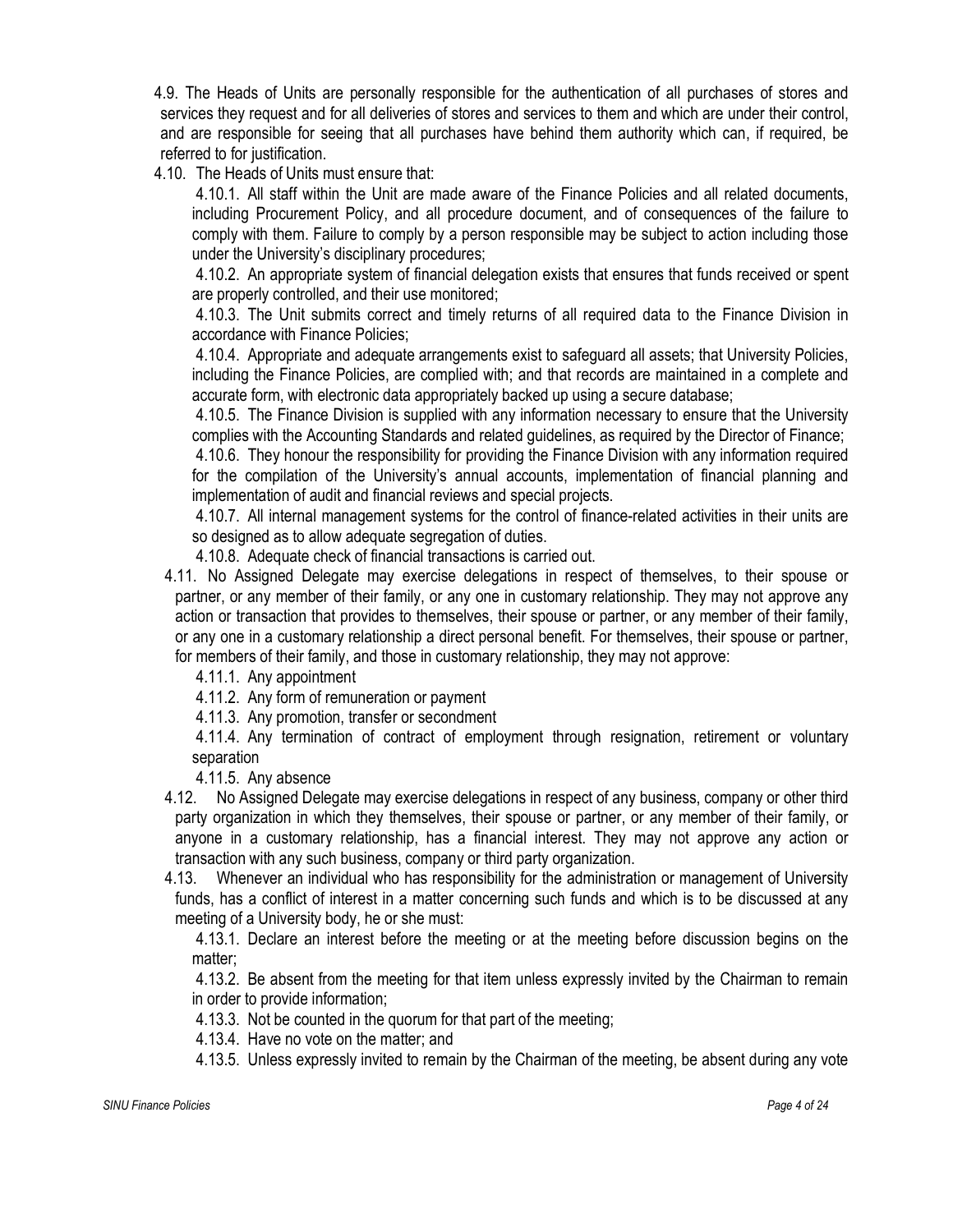on the matter.

# All members of staff

4.14. All Finance Division staff are personally and pecuniarily responsible for the due performance of the accounting duties of their offices, for the proper collection and custody of University monies receivable and must be liable for any inaccuracies in the service rendered by them or under their authority, and bring to the attention of the Director of Finance, or Vice-Chancellor any deviation or non-compliance.

4.15. The responsibility of the auditors for checking and reporting any shortcoming in relation to the University's accounts and finances does not absolve any staff from his/her responsibility for complying, or securing compliance, with instructions entrusted to him or her.

4.16. Where it has been established that a staff has negligently failed to collect any money due to the University, or is responsible for any loss, made improper payment or destruction of any public monies or public stores, the University shall levy appropriate penalties including a surcharge, with the University reserving other options for recovery of the funds or the loss, and/or discipline of the staff.

4.17. The Director of Finance is responsible for ensuring that a surcharge imposed upon a staff is collected and paid into the University's fund as soon as the time specified for lodgment of appeal has expired or in the event of an appeal being disallowed, and/or as soon as a notice of the decision has been conveyed favouring the University.

4.18. The staff surcharged may have the amount deducted from his/her salary in instalments with the approval of Director of Finance. If the staff surcharged fails to pay or to make arrangements for deductions from his/her salary, the Director of Finance should be notified without delay.

4.19. The University staff through their respective managers should refer to the Director of Finance in the first instance any matter of accounting affecting the accounts of the University regarding any application of a particular financial procedure, and on general question of regularity and propriety which is not provided for in this policy.

4.20. All members of staff are required to make available on request to the Vice-Chancellor, Director of Finance, or internal/external audit staff through the Director of Finance and Vice Chancellor, any relevant records or information in connection with the implementation of the University's Finance Policies.

4.21. Provide the Vice-Chancellor or Director of Finance any financial and other information as may be deemed necessary, from time to time, to carry out the functions of the University and meet the requirements of the Council.

4.22. Shall, without delay, notify the Director of Finance of any deviation from or non-compliance with Policies, or processes that re involves, or is thought to involve, irregularities concerning cash or property of the University. The Director of Finance shall then take steps as considered necessary and report to management.

# 5. Authorization Limits

## Financial Limits

5.1. Delegation limits shall be as prescribed in the Procurement Policy.

## Authority to enter into contracts

- 5.2. The Vice-Chancellor has the authority to sign any and every form of contract within his authority and in accordance with the SINU Act, the Council Instrument of Delegation, and relevant SINU policies.
- 5.3. The Vice-Chancellor may delegate the authority to sign certain kinds of contracts to other office holders of the University. Such delegations shall be registered in the Finance Procedures.
- 5.4. The office of the Vice-Chancellor shall keep a register of all delegations and is responsible for the upkeep and updating of these on a regular basis.
- 5.5. Sealing of document shall be done in accordance with the University's Seal Policy.
- 5.6. Copies of any contract whatsoever signed on behalf of the University or making the University or any section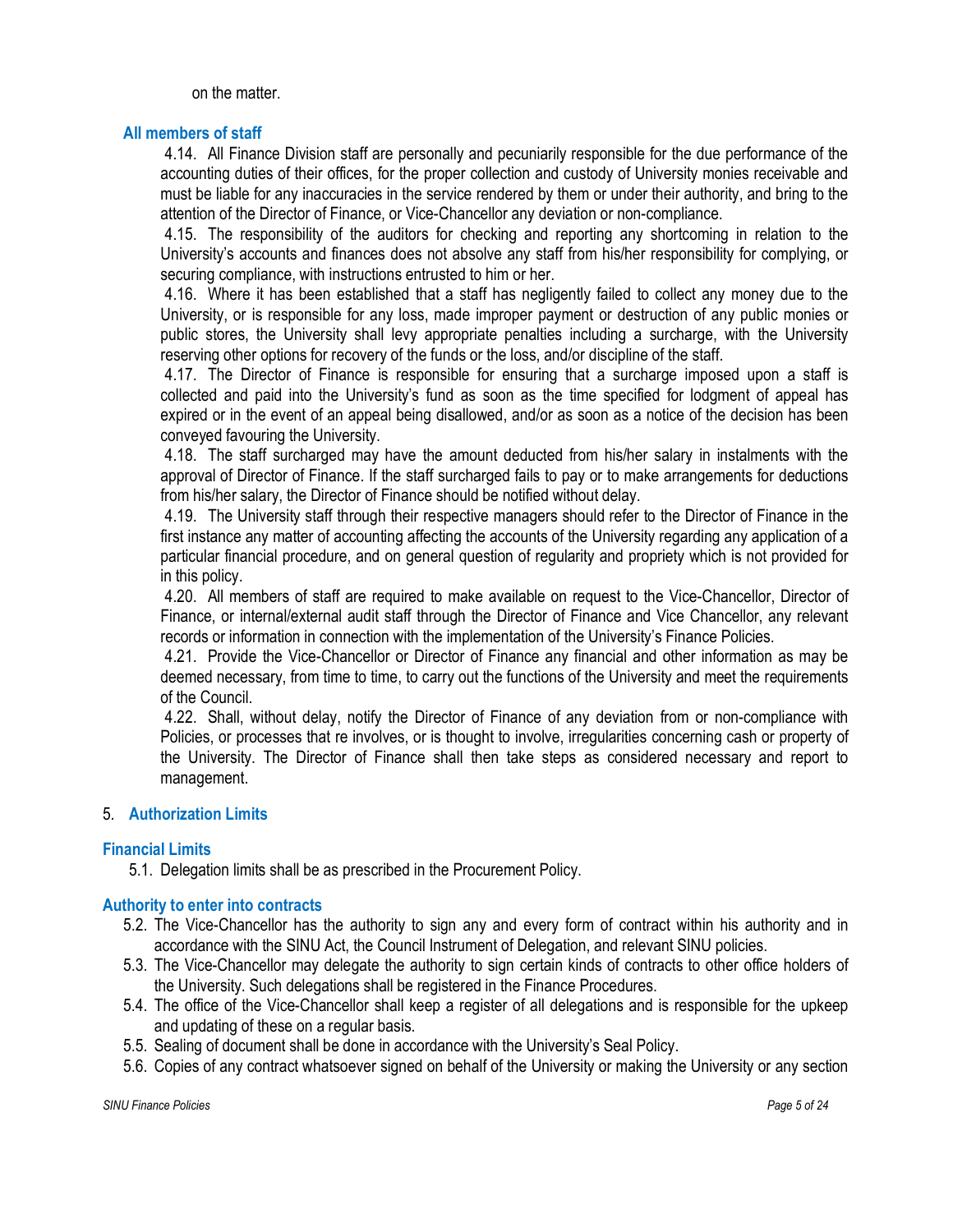of the University a party to any agreement or contract, shall, without fail be deposited with the University Records Office, the Office of the Vice Chancellor, and the Director of Finance. A failure to do this shall mean that any liability arising out of a contract or agreement so signed shall be personally on the person signing the contract or making the agreement.

# 6. Audit

- 6.1. This confers responsibilities to the Audit Committee of the Council, on internal audits and on the external auditors.
- 6.2. The Council shall appoint or cause to be appointed, the University's external and auditors
- 6.3. The University's internal auditors and external auditors shall have authority to:
	- 6.3.1.Unrestricted right of access to all records of assets, vouchers, documents, books of accounts, computer data and correspondence relating to any financial and other transactions of the University;
	- 6.3.2.Access the University's premises at reasonable times upon due advice to the Vice-Chancellor;
	- 6.3.3.Access records belonging to third parties, such as contractors, suppliers, etc., when required;
	- 6.3.4.Require any University staff to account for cash, stores, or any other property under his/her control;
	- 6.3.5.Require and receive explanation as may be necessary concerning any matter under examination;
	- 6.3.6.Any other information which they consider relevant to their enquiries.

# The Audit Committee

- 6.4. The Council shall appoint an Audit Committee
	- 6.4.1.The Audit Committee shall comprise, amongst others, 3 persons with professional accounting / auditing accreditations but who are not members of the Council and who have no direct or indirect business dealing with the University.
	- 6.4.2.The committee reviews the effectiveness of the financial and other internal control systems of the University, including the scope and effectiveness of the work of Internal and External Auditors. The committee reviews the University's annual financial statements for compliance with financial reporting standards.
	- 6.4.3.The Committee reports formally to the Council at least once a year.

## Internal Audit

- 6.5. The University may appoint an accounting firm or an individual from outside the University to serve as the University's Internal Auditor.
	- 6.5.1.The primary purpose of audits carried out by the University's Internal Auditor is to provide the Council and the Vice-Chancellor, through the Audit Committee, with assurances on the adequacy of the University's internal financial control procedures.
	- 6.5.2.The internal audit service remains independent in its planning and operation but has direct access to the Council, the Vice-Chancellor and the Director of Finance.
- 6.6. Internal audit is also responsible to:
	- 6.6.1.Carry out appraisals of the internal control procedures of the University's activities;
	- 6.6.2.Provide assurance on the adequacy and effectiveness of risk management and control, and corporate governance systems, processes and procedures that are in place;
	- 6.6.3.Provide advice concerning controls and other matters in development of systems, but shall have no involvement in any implementation process;
	- 6.6.4.Assess the adequacy of the systems, processes procedures and all other arrangements to prevent and detect irregularities, fraud and corruption. However, the responsibility for preventing and detecting irregularities, fraud and corruption rests with management.
	- 6.6.5.Council shall decide from time to time, on the recommendation of the Audit Committee, the method by which this services of the University's Internal Auditor shall be provided and determine the arrangements for periodic market testing and or periodic rotation of auditors.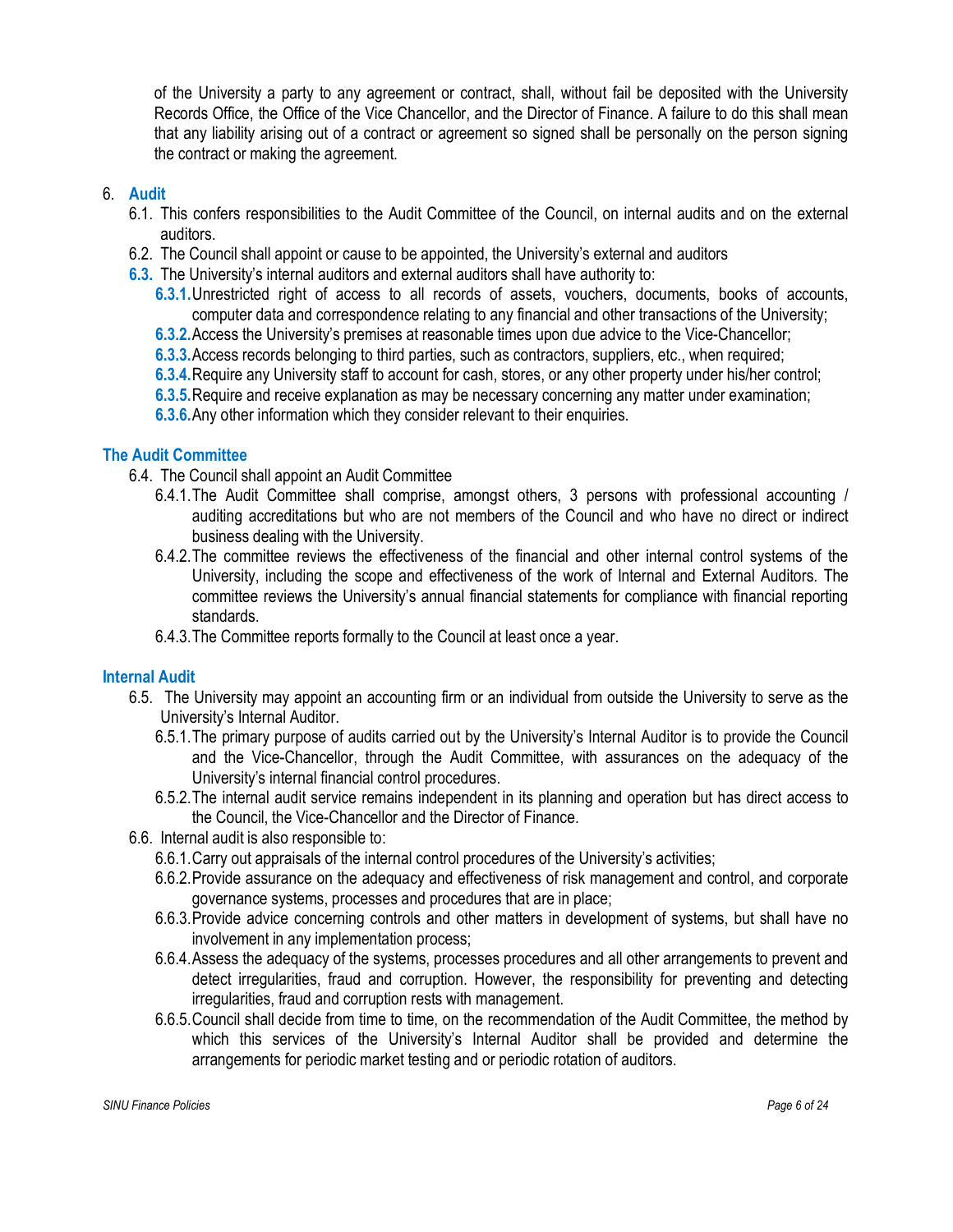|  | 6.6.6. As a minimum, the University's Internal Auditor shall conduct audits in the following areas: |
|--|-----------------------------------------------------------------------------------------------------|
|--|-----------------------------------------------------------------------------------------------------|

| Area                         | <b>Minimum</b> |
|------------------------------|----------------|
| Cash Handling                | 1 time a year  |
| Revenue Recognition          | 1 time a year  |
| <b>Procurement Processes</b> | 1 time a year  |
| Payroll                      | 1 time a year  |
| Financial Systems/ICT        | 1 time a year  |
| <b>Donor Funded Projects</b> | 1 time a year  |
| Debit/Credit Cards           | 2 times a year |

6.7. Nothing in this section prevents the Vice Chancellor from creating an internal audit section within the University and from employing, on a full-time or part-time basis, expert accountants/auditors to carry out audits on any aspect of the operation of the University as determined by the Vice Chancellor. This internal audit section shall report to the Vice-Chancellor.

# External Audit

- 6.8. External audit of the University's annual financial statements are carried out by the Auditor appointed by the Council.
- 6.9. The primary purpose of external audits is to report on the University's financial statements and to carry out such examination of the statements and underlying records and control systems as is necessary to ascertain, as to whether in their opinion, those statements provide a true and fair view of the state of financial affairs of the University and to report on the appropriate use of funds.

# 7. Records and Financial Statements

## Accounting Records

- 7.1. All transactions relating to a Budget Unit must be properly recorded in the University's financial management system.
- 7.2. Heads of Units are required to ensure that all assets, including petty cash monies, under their Unit's control are kept safely, and used only for the purposes for which they are approved, and that all transactions are properly accounted for and recorded in the University's accounting system.

# Retention of Financial Records

- 7.3. The Heads of Units must follow the guidelines in the Policies and keep such documents for the periods prescribed.
- 7.4. The University is required to retain prime transaction documents for at least seven years. Documents relating to contracts need to be retained for at least 25 years.
- 7.5. The Director of Finance should make appropriate arrangements for daily backups in the server and retention of electronic records.

## Annual Financial Statement

- 7.6. The FIC shall each year approve the audited annual financial statements of the University for the preceding year to 31 December.
- 7.7. Heads of Units shall provide any information the Director of Finance may require to enable the annual financial statements to be prepared.
- 7.8. The Vice-Chancellor and the Chair of the Council shall sign the annual financial statement.

# 8. Access to the University's Accounting System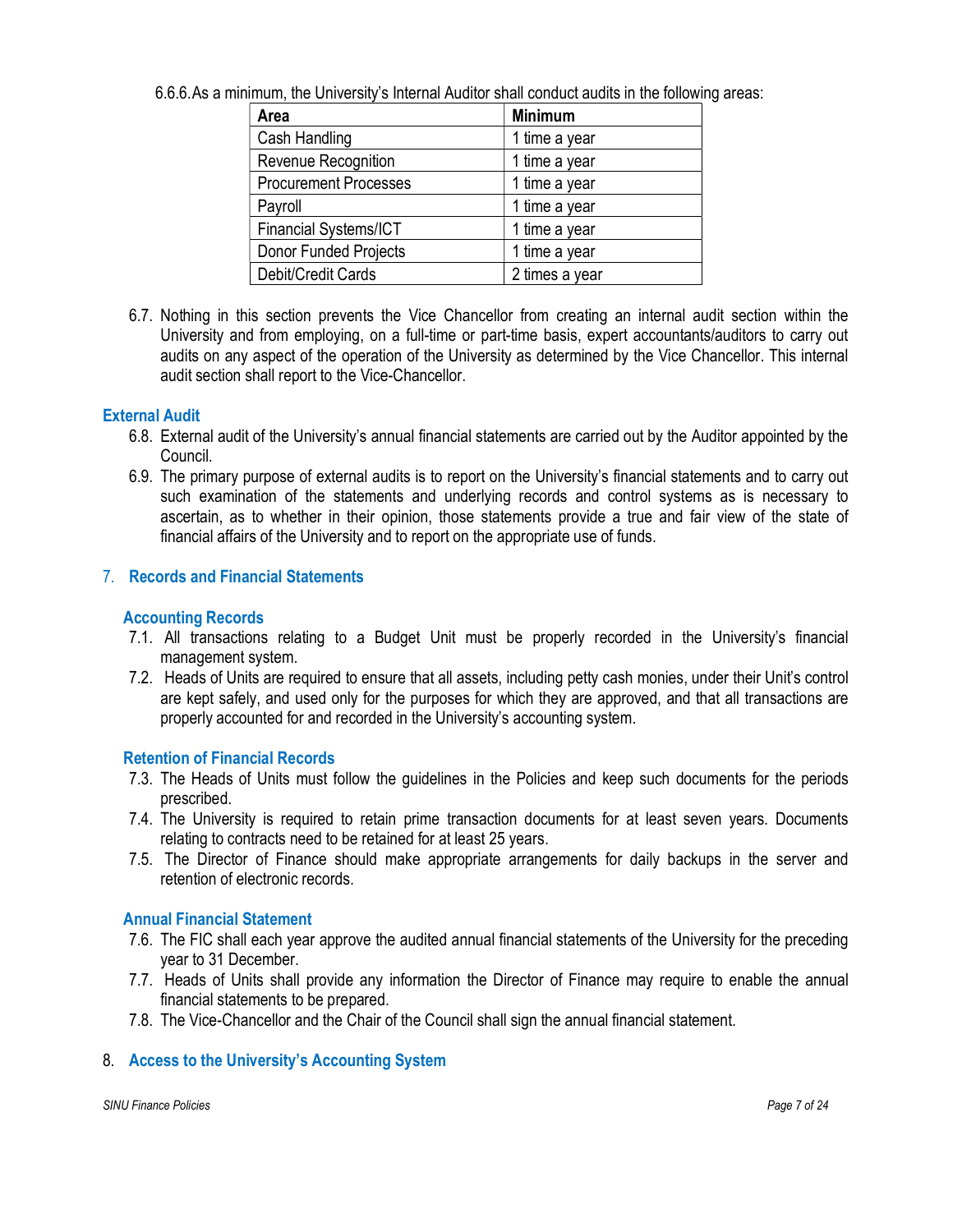8.1. All staff members of the University with access to the accounting system must comply with the relevant password and other security controls and protocols as determined by the University from time to time and with the University's ICT Policy.

# 9. Budgets and Resource Allocation

## Budget submission

- 9.1. In accordance with the budget timetable issued by the Director of Finance, each Budget Unit is required to propose an operating and capital budget before the start of the financial year and notify of the budget to its Units.
- 9.2. All the Heads of Units must provide their Unit budget to the Finance Division for the preparation of the University's annual budget by the dates stipulated by the Director of Finance.
- 9.3. The University's annual budget has to be consistent with the strategic plan of the University.
- 9.4. The proposed annual budget has to be submitted to the Council through the FIC for approval annually.
- 9.5. Budget Units are required to keep their income and expenditure within the budgetary limits as approved by Council.
- 9.6. The Budgetary process is to commence in January each year, based on actual annual accounts of the previous year, in time for submission to funding agencies' deadlines.
- 9.7. A new Budget Unit may only be established on the authority of the Vice-Chancellor. No resource may be transferred between units without the authority of the Vice-Chancellor.

# Budget Monitoring

- 9.8. Each Head of Unit should monitor the budget of his/her Unit(s) robustly and review exception reports regularly.
- 9.9. Each Budget Unit must prepare quarterly forecasts of its income and expenditure for each financial year, and submit them to the Director of Finance in accordance with the timetable approved by the Management.
- 9.10. Appropriate procedures must be implemented by the Budget Unit to monitor and manage financial performance against budget and forecast; and the Unit shall supply the Deans with regular and timely reports of such performance.
- 9.11. If a Budget Unit finds that during the course of a year that it is likely to show a material variance against its budget, it must submit details of the situation to the Director of Finance without delay.
- 9.12. The Director of Finance shall allow the Budget Unit to exceed its budget only if it is satisfied that the Unit has plans in place to recover the position.
- 9.13. A Budget Unit is not allowed to transfer budgeted amounts between budget lines except within their own classification at the approval of the Director of Finance and the Vice-Chancellor.
- 9.14. A Budget Unit can transfer budgets between the codes but only on the agreement of both the respective Heads of Units, the Director of Finance and the Vice-Chancellor.
- 9.15. Every instance in which a Budget Unit is allowed to go materially over budget, must be reported to the next meeting of the FIC through the quarterly variance reports.
- 9.16. A full set of general ledger codes and the account classifications are attached as appendix 1 and shall form part of these policies.

# Reporting to Council

- 9.17. The Finance Division is required to provide quarterly management accounts and audited annual accounts to the Council through the FIC.
- 9.18. The management account shall include the year to date actual together with budget, variance analysis, and debtors and creditors listings.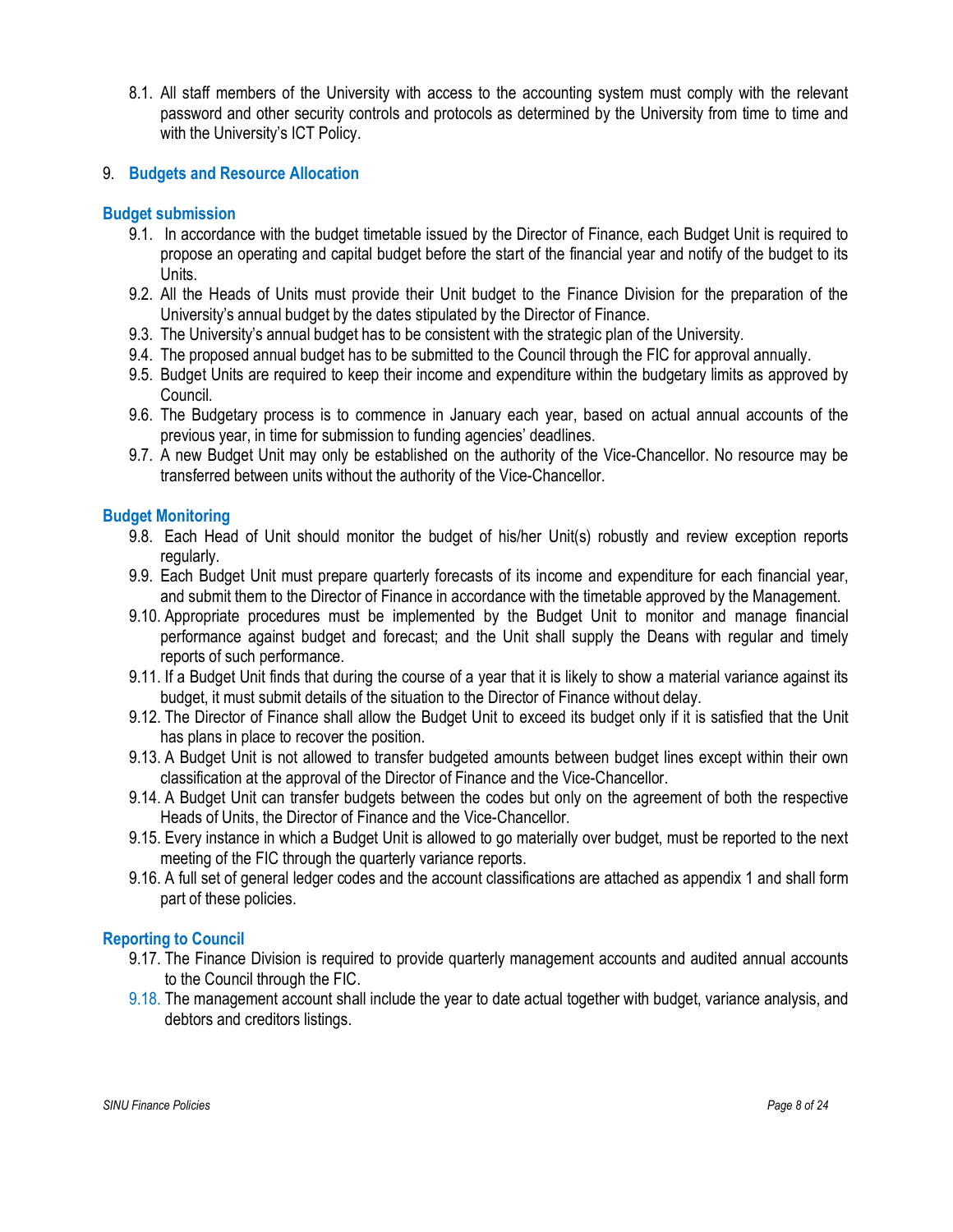# PART 2: BANKING AND CREDIT FACILITIES

#### 10. Bank Accounts

- 10.1. The authority for setting up and maintaining the University's banking and credit facilities rests with the Vice Chancellor as the accounting office of the University.
- 10.2. The setting up of University bank accounts, including the mandate for each account and subsequent changes to the mandate, must be approved by the Vice-Chancellor or his/her assigned delegate. All such bank accounts are to be in the name of the University.
- 10.3. No Budget Unit of the University may operate any bank account, nor invest independently in any securities or other investments without the written approval of the Vice-Chancellor, which approval shall be deposited with the Director of the Finance Division and the University Records Office.
- 10.4. The approval of the Vice-Chancellor or the assigned delegate is needed in advance for the setting up of any University charge or debit cards.
- 10.5. Cheques: Payments to suppliers will normally be made by Diskpay, Electronic Bank transfer or cheque.

## 11. Loans

- 11.1. The University may from time to time undertake commercial loans to supplement the cash flow of its operations.
- 11.2. Loans shall be sought on an expression of interest basis from all reputed lenders and licensed financial institutions.
- 11.3. Approval to undertake loans shall only be issued after careful analysis of the risks to the University including risks on cash flow and collateral.
- 11.4. Approval to undertake loans shall be based on a recommendation of FIC to Council.

## 12. Overdrafts

- 12.1. The University may from time to time approve limits to overdrafts to provide for the University's cash flow management.
- 12.2. Overdraft limits shall be approved by FIC on the basis of recommendations from Management.

## 13. Investments

- 13.1. The University may from time to time need to invest surplus cash in term deposits.
- 13.2. Fixed deposit terms shall be sought on an expression of interest basis from licensed financial institutions, and negotiated to better these.
- 13.3. Approval to invest shall only be given after careful analysis of the risks to the University including risks on cash flow and security of deposit.
- 13.4. The Director of Finance shall be responsible for managing these investments. The Director shall only invest and manage surplus cash upon written approval to his/her proposals from the Vice-Chancellor.

## 14. Corporate Cards

- 14.1. Where appropriate, the Vice-Chancellor may approve the issuing of University debit cards to designated senior staff. Such debit cards shall be used for the payment of valid business expenses only. The delegated user of the card must submit monthly reports to the Director of Finance on the use of the debit card so allocated to him/her. The misuse of such cards shall be grounds for disciplinary action. The assigned delegate will be responsible for setting in place a system to monitor the use of University debit cards and account for expenses charged through them.
- 14.2. Where appropriate, the Vice-Chancellor may approve the taking of corporate credit card to be operated by designated senior staff. Such credit cards shall be used for the payment of valid business expenses only. The delegated user of the card must submit monthly reports to the Director of Finance on the use of the credit card so allocated to him/her. The misuse of such cards shall be grounds for disciplinary action.
- 14.3. The Vice-Chancellor may, from time to time, set limits to credit and debit cards.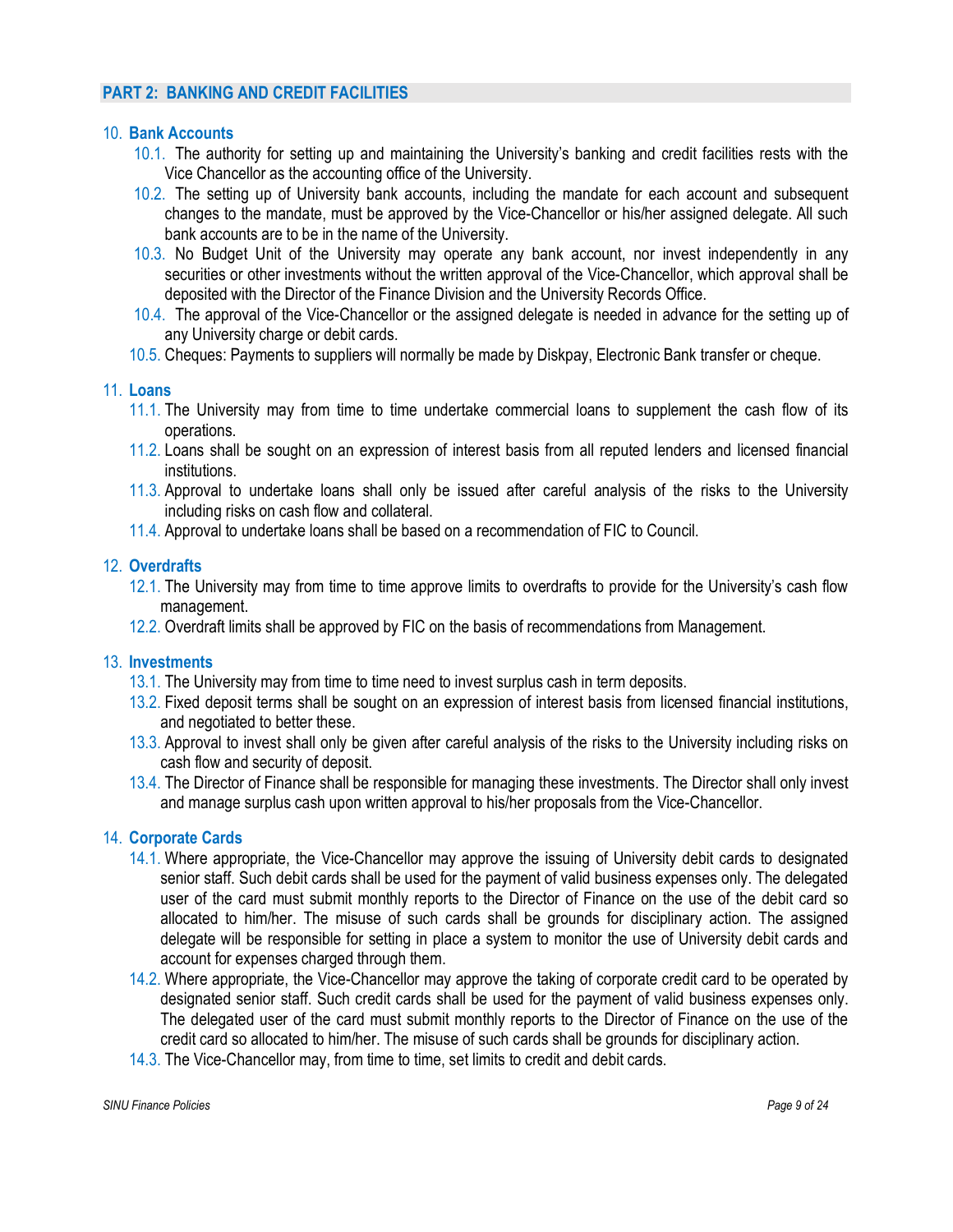#### PART 3: INCOME

#### 15. Receipts

- 15.1. All monies received/receivable by the University are deemed to be funds of the University.
- 15.2. University income includes all monies made available to individuals on the basis of their association with the University.
- 15.3. All University monies must be banked intact, paid into the University's bank accounts promptly and be properly accounted for.
- 15.4. The Director of Finance must ensure that all grants allocated by the Solomon Islands Government and other bodies, including research grants and contracts, are received and appropriately recorded in the University's accounts.
- 15.5. The Director of Finance is responsible for ensuring that appropriate procedures are in operation to enable the University to receive and record in the financial system, all income to which it is entitled.
- 15.6. The Director of Finance is responsible for the prompt collection, security and banking of all income receivable.
- 15.7. Each Head of Unit which receives funds, is responsible for ensuring compliance with Finance Policies and all procedures made on governing such receipts.
- 15.8. Customers must be made aware of the University's conditions of sale. Invoices must be prepared for all goods dispatched and services supplied, and be properly recorded and processed.
- 15.9. All receipt forms, invoices or other official documents in use, and electronic collection systems, must have the prior approval of the Director of Finance.
- 15.10. Sale of goods and services to employees and members of the University must be at a rate that at least covers the full cost to the University.
- 15.11. The Vice-Chancellor or the assigned delegate must approve sales to employees, members of the University Council and other customers which are made without charge, or at a charge below that normally made to external customers in keeping with the scheme for Financial Delegations. The Vice-Chancellor or the assigned delegate must also ensure that appropriate charges are made for the use of University premises and facilities for non-University purposes
- 15.12. The Assigned Delegate is responsible for the security of all cash received by their Budget Unit until banked. All cash and cheques received must be recorded prior to being passed to Finance Division or to banking. All receipts must be banked intact with the University Cashier on the first working day following the date of receipt.
- 15.13. Cheque payments to the University should be made payable to 'Solomon Islands National University' or 'SINU'.

## 16. Student Fees

- 16.1. All student fees shall be reviewed and recommended by the FIC and approved by Council for adoption.
- 16.2. Students shall be issued with invoices which should have details in regards to payment of fees and the consequences of non-payment.
- 16.3. Application to graduate shall not be processed or approved if any outstanding fee is not cleared. Application to enrol in a new programme, or to continue a programme, may not be processed or approved if any outstanding fee is not cleared.
- 16.4. The University's Fee Policy sets out the timetable for the payment of fees, and the consequences of nonpayment, for each year and contains the final regulation for determining disputes over fee payment.
- 16.5. No record shall be released, nor future registration allowed, until all debts to the University are settled.
- 16.6. The enrolment of a student at the University is a deemed contract between the student and the University.
- 16.7. All course, programme or unit fee are to be paid by the student, parent, guardian or sponsor either by cheques made to the University, or through electronic transfer to the University's nominated bank account, or deposited at the nominated bank in the nominated bank account or by any other means as approved by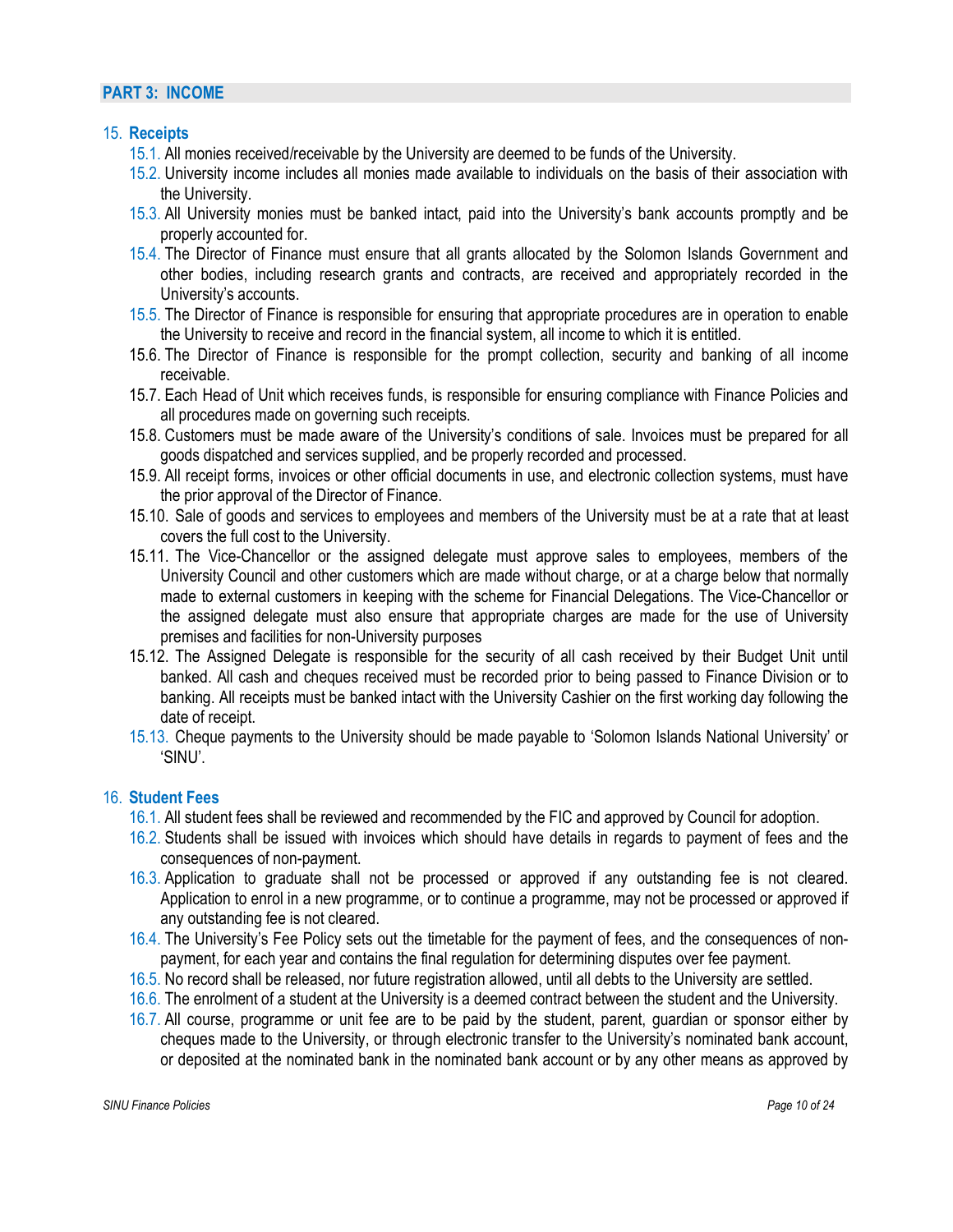the Senior Management Committee from time to time. Only in exceptional cases would cash be accepted as a payment for fee.

16.8. It is the responsibility of the student to provide to the University evidence of payment of fees.

## 17. Sales

- 17.1. All sales of goods and supplies of services must be in accordance with the Managing Sales of Goods and Services process.
- 17.2. All sales inclusive of student fees should be authorised and subject only to acceptable credit risks.
- 17.3. Customers must be made aware of the University's standard conditions of sale and supply, which must be incorporated into all contracts (subject to any variations required on a case-by- case basis), including contracts for sales generated online.
- 17.4. Charges made to external customers should always reflect at least the full economic costs of the service or goods provided. The Vice Chancellor or the assigned delegate must approve in writing sales to employees, members of the University, and other customers, which are made without charge or at a charge below that normally made to external customers.
- 17.5. Appropriate charges should be made for the use of University premises and facilities for non-University purposes.
- 17.6. The FIC may write off a bad debt against general revenue or, where it is considered that the bad debt resulted from unguarded action taken by a unit, against that unit's funds. The FIC shall provide to the Council a report annually of the sum written off each year, giving details of individual sums written of over \$500.

# 18. Debt Collection and Write off Procedures

- 18.1. The Finance Division will monitor all outstanding debts of the University and will provide regular reports to the FIC on the same.
- 18.2. The Director of Finance is responsible for all aspects of credit control and debt collection in respect of invoices issued to students and third parties, including sponsors.
- 18.3. The Director of Finance shall ensure that arrangements are in place to monitor all debts properly, and to follow up overdue accounts.
- 18.4. The provision for doubtful debts should be provided for in the following manner:
	- 18.4.1. Debts which are less than an academic term (semester/block/trimester) should only be provided for, in part or on full, where there is any doubt as to their recoverability.
	- 18.4.2. Debts which are 3 months over the end of academic term should be provided for at 50% except for specific debts where a doubt exists regarding the University's ability to recover the debt in which case the debts should be provided for in full;
	- 18.4.3. Debts which are 6 months over the end of the academic term should be provided for at 100%.
	- 18.4.4. Sovereign debts should not be provided for on the basis that such debts would eventually be paid despite their age. For clarity sovereign debt is defined as a debt by the Solomon Island Government, or by any of the SIG entity established by law.
- 18.5. Where circumstances are known to the University that would make it inappropriate to apply the provision policy, as set out in paragraph 18.4 above, with regard to a specific debt then a variation to the provision may be made. In such circumstances, full details should be recorded, and appropriate evidence retained, as to the reasons for the variation. A full report on the variation(s) shall be presented at the next FIC.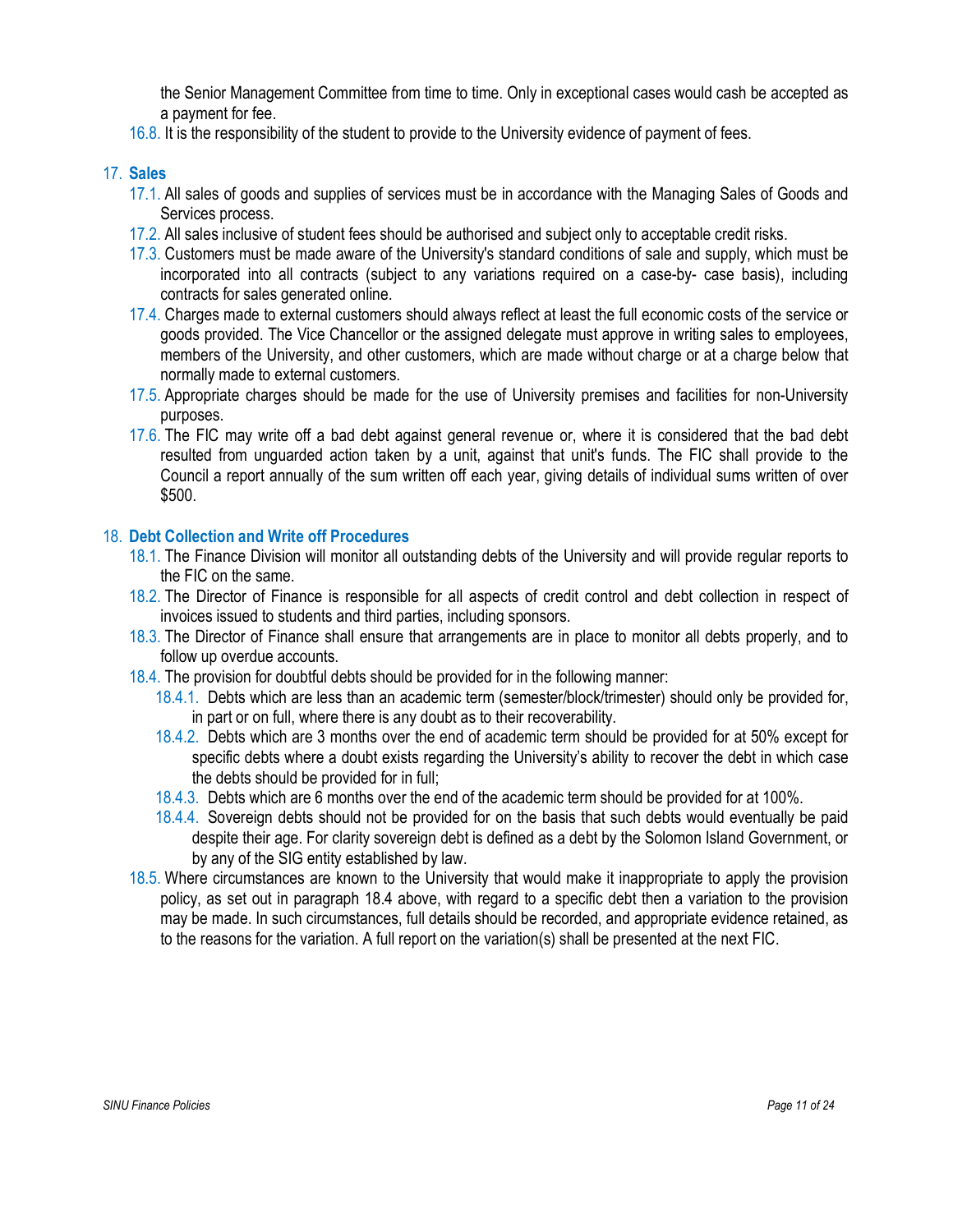# PART 4: RESERCH PROJECTS & GRANTS

#### 19. Research Contracts and Donor Grants

- 19.1. Applications to outside bodies for research funds must be submitted to the University Research Committee for approval before being dispatched to the prospective sponsor.
- 19.2. Applications to outside bodies for donor grants must be submitted to the Vice Chancellor or the assigned delegate for approval before being dispatched to the prospective donor.
- 19.3. All other services and consultancies to organisations and individuals outside the University which have any contractual involvement of the University or which may cause a liability on the University, must be costed in full and include the cost components as outlined in the policy on University research and the financial provisions approved in advance by the responsible Head of Unit.

#### 20. Gifts and Hospitality Received

- 20.1. Gifts and hospitality received must comply with the University Policy on Gifts and Hospitality.
- 20.2. Gifts for research (where it is the donor or benefactor's intent to support specific research activity) are to be treated as research income and should be managed in accordance with the Guidelines on Gifts (Donations) for Research.
- 20.3. The Gift Registry oversees the management of philanthropic donations, gifts and associated income. Advice should be sought from the Gift Registry where uncertainty exists on the nature of a receipt.
- 20.4. All cash gifts and grants, and all other undertakings to make future payment, must be notified promptly to the Gift Registry. If any cash gift or grant exceeds \$50,000, and involves future payment, no payment should be accepted, conditions agreed, or formal receipt provided, without prior approval of the Vice-Chancellor. All cash gifts and grants of \$50,000 or less (and not involving future payment) should be sent to the University Cashier with supporting information.
- 20.5. Only the Director of Finance is authorised to give a formal receipt on behalf of the University. The Gift Registry shall issue acknowledgements where the donor requires so. A formal receipt shall be submitted to the donor irrespective of whether the donor requests for this.
- 20.6. In considering the acceptability or otherwise of any donation, the Vice-Chancellor or the assigned delegate must have regard to the guidelines on Gifts and Donations. For each grant or gift the University shall consider the possibility of funds originating from illegal sources. The University shall exercise particular caution where:
	- 20.6.1. Having been offered large donations from persons unknown to them, they do not receive satisfactory replies to further enquiries they make;
	- 20.6.2. Donations are conditional on particular individuals or organisations being used to do work for the University;
	- 20.6.3. Offers of donations in cash are made for a certain period of time, during which the University receives the interest, before the capital sum is returned to the donor at the end of the specified period;
	- 20.6.4. Offers of donations in foreign currencies are made for a certain period of time, during which the University receives the interest, before the capital sum is returned to the donor in the form of a cheque at the end of the specified period.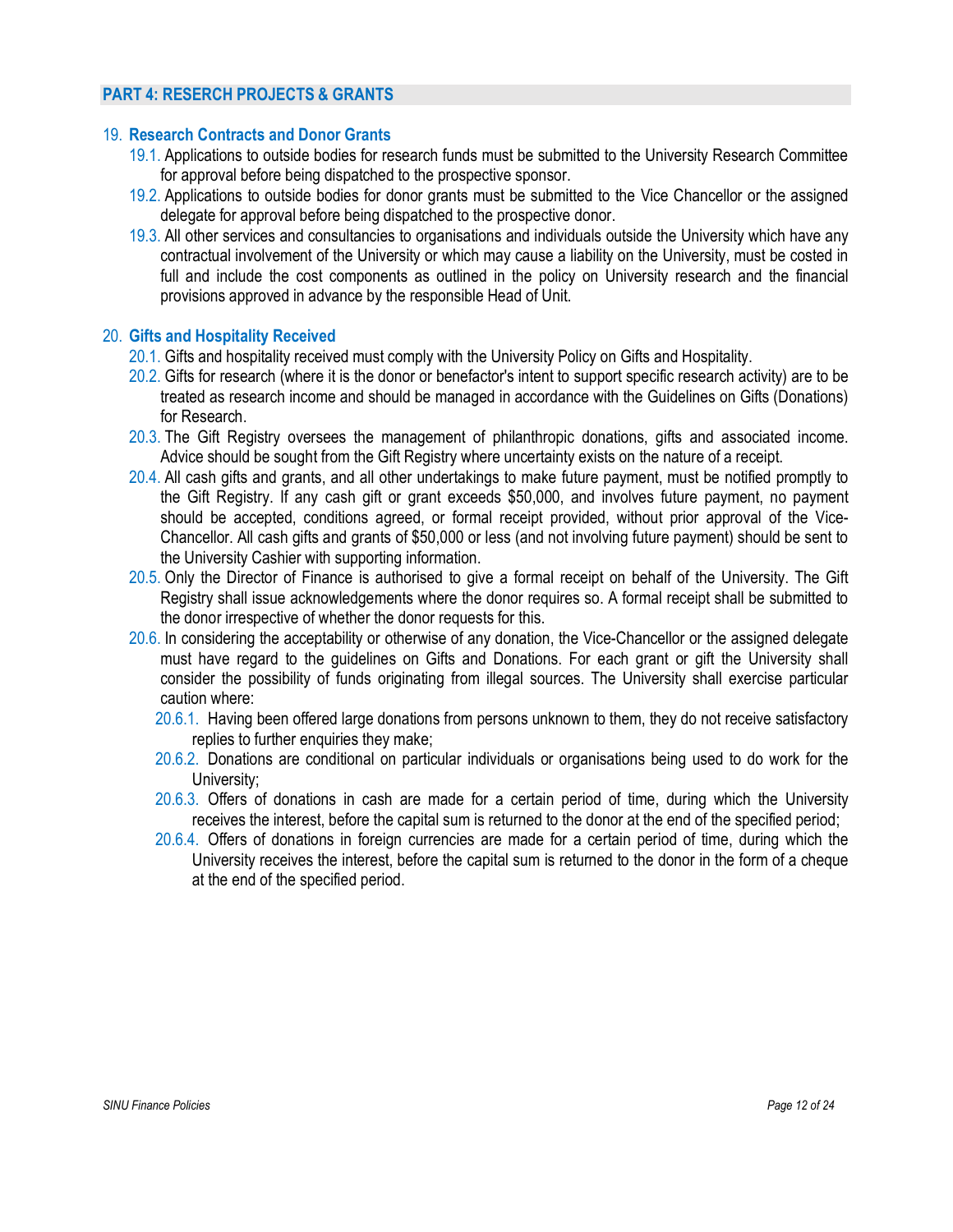## PART 5: EXPENDITURE

## 21. Authority to Incur Expenditure

- 21.1. The authority to incur expenditure from University funds rests with the Vice Chancellor as the accountable officer of the University. The Vice-Chancellor may delegate this authority as per the Scheme for Financial Delegation; this delegation is revocable at Vice Chancellor's discretion.
- 21.2. The fundamental foundation for any act to incur expenditure shall always be optimal use of University funds and obtaining the maximum value for expenditure so incurred.
- 21.3. In exercising this delegated authority, all delegates are required to:
	- 21.3.1. ensure sufficient funds actually exist to cover the cost of the purchase. Mere listing of an expenditure in the University or Unit budget is not the ultimate basis for incurring an expenditure.
	- 21.3.2. abide by Finance Policies and any rules, processes or procedures made under the authority of Finance Policies
- 21.4. The Assigned Delegate shall be responsible for purchases made with his/her approval; this responsibility includes quality of the good or service purchased, delivery, and if the item is an asset, then recording of the item in the respective asset register.
- 21.5. The Assigned Delegate must ensure that the records held within central register of delegated authorities reflect any changes in purchasing responsibility that may occur within their Budget Unit.
- 21.6. Staff with authority to make purchases are not authorised to commit the University to expenditure for which their Budget Unit does not have sufficient budget remaining nor commit SINU to any debt whatsoever without the prior approval of the Vice-Chancellor under first endorsement of the Director of Finance.

# 22. Petty Cash

- 22.1. The Director of Finance shall make available a petty cash imprest of such amount as considered necessary for the disbursement of petty cash expenses. The revolving cap shall be \$3,000 for all budget units, \$5,000 for Finance Division, and \$10,000 for BICs, ITH Café, and similar budget units under approval of the Director of Finance and Vice Chancellor.
- 22.2. For all sections other than those with petty cash limits of \$10,000, petty cash imprest must be retired on at least a monthly basis by the submission of the payment vouchers (with receipts attached), for journalizing, and cash balance to Finance Director, and for which revenue receipts must be obtained, except for December, when the retirement shall be within 14 days after the end of the month. For budget units which have a petty cash limit of \$10,000, retirement shall me on a weekly basis.
- 22.3. The Vice-Chancellor or Assigned Delegate may also approve Special Imprest for particular official purposes which will not be replenished and which must be retired in full by the submission of receipts to support the payment vouchers and the return of any balances of cash immediately after the service for which they were issued are completed.
- 22.4. The member of staff granted a float/imprest is personally responsible for its safe keeping. All petty cash receipts and vouchers must be held securely. Petty cash boxes must be kept locked in a secure place when not in use, and will be subject to periodic checks by the Finance Division.
- 22.5. Finance Division will provide petty cash reconciliation forms which must be used for recording all imprest accounts.
- 22.6. A single item not more than \$1,000 may be paid from the petty cash held and it must be supported by receipts or petty cash vouchers, except for units which have petty cash limits of \$10,000 where the figure is \$1,000.
- 22.7. Petty cash float must not be used for the following:
	- 22.7.1. Creditor payout
	- 22.7.2. Wages and salaries
	- 22.7.3. Reimbursement of medical expenses
	- 22.7.4. Payment to staff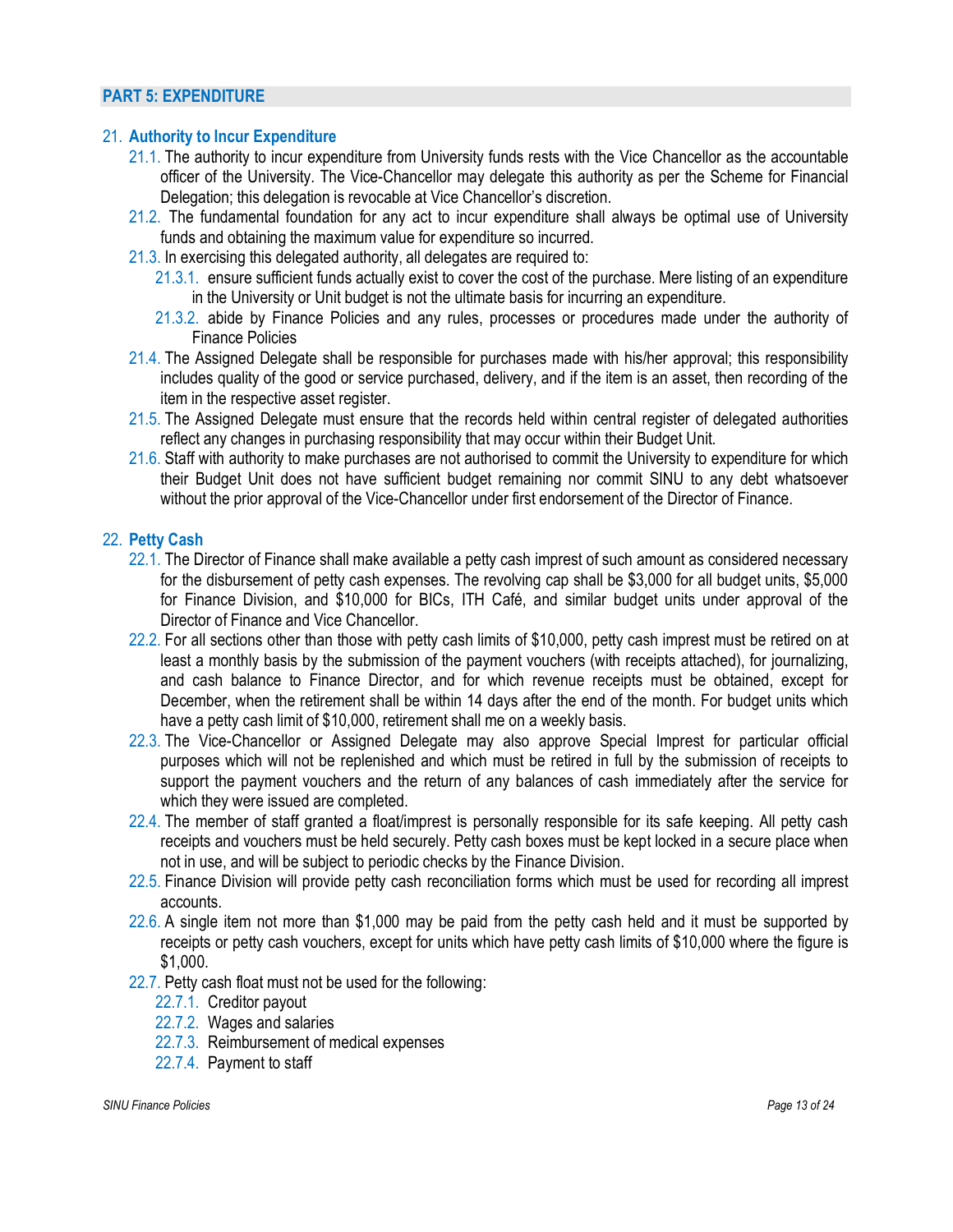- 22.7.5. Cash advance for personal purposes
- 22.7.6. Student refunds except when duly authorized by the person in charge of the School/Department and only up to \$300
- 22.8. Requisition for reimbursement of imprest must be sent to Finance Division when 75% of the funds have been used and over a minimum period of 20 working days, in order to retain a working balance pending receipt of the amount claimed.
- 22.9. In the event where petty cash holder is in breach of section 22.2, the entire petty cash or the equivalent to amount loss shall be deducted from his/her salary, with a recommendation for disciplinary action.

# 23. Purchases

- 23.1. All procurement of goods and services shall be the responsibility of the Finance Division and in accordance with the Financial and Procurement Policies.
- 23.2. The Finance Division shall ensure that irrespective of the source of funds, they must obtain supplies, equipment and services at the lowest possible cost consistent with quality, delivery requirements and sustainability, and in accordance with sound business practices.
- 23.3. Where technical items are involved, the head of the budget unit shall assist the Finance Division in ensuring that supplies are obtained at the lowest possible cost consistent with quality, delivery requirements and sustainability, and in accordance with sound business practices.
- 23.4. The Finance Division is responsible for:
	- 23.4.1. Ensuring that the University's Procurement Policy is known and understood by all budget units, and observed by all involved in purchasing for the University.
	- 23.4.2. Advising on matters of the University's purchasing policy and practice.
	- 23.4.3. Advising and assisting Faculties/Schools/Institute/Support Divisions where required on specific purchases;
	- 23.4.4. Developing appropriate standing supply arrangements to assist budget holders in meeting their value-for-money obligations to students;
	- 23.4.5. Managing a list of preferred suppliers;
	- 23.4.6. The drafting and negotiation of all large scale purchase contracts undertaken by the University, in collaboration with the responsible Faculty/Schools/Institute/Support Divisions;
- 23.5. All contracts for the purchase of goods must meet the University's standard conditions of purchases.
- 23.6. All goods should normally be received at stores or at a location specified on the Purchase order. They should be checked by authorized persons for quantity and/or weight and inspected for quality and specification. A delivery note shall be obtained from the supplier at the time of delivery, duly signed by the person receiving the goods. If a good supplied does not meet the specification, then the good must not be accepted and must be returned.
- 23.7. Creditor invoices should only be authorized for payment to suppliers for properly ordered items received and accepted in good condition as approved by authorized persons.
- 23.8. Certified invoices, with the name and position of the authorized person and goods received stamp, must be passed on to the Procurement Section within 3 working days from delivery of goods.
- 23.9. Invoices should only be authorised for properly ordered items, received and accepted in good conditions. Invoices must be charged to 'Solomon Islands National University'.
- 23.10. Where possible, duties of staff should be segregated so that more than one member records and processes each transaction. Where only one member of staff is available, the Assigned Delegate must arrange for regular independent checks of transactions.

# 24. Tenders

24.1. All Heads of Unit must comply with the University's Procurement Policy and Procedures.

# 25. Payment to Suppliers

25.1. The Director of Finance is responsible for making payments to suppliers of goods and services as appear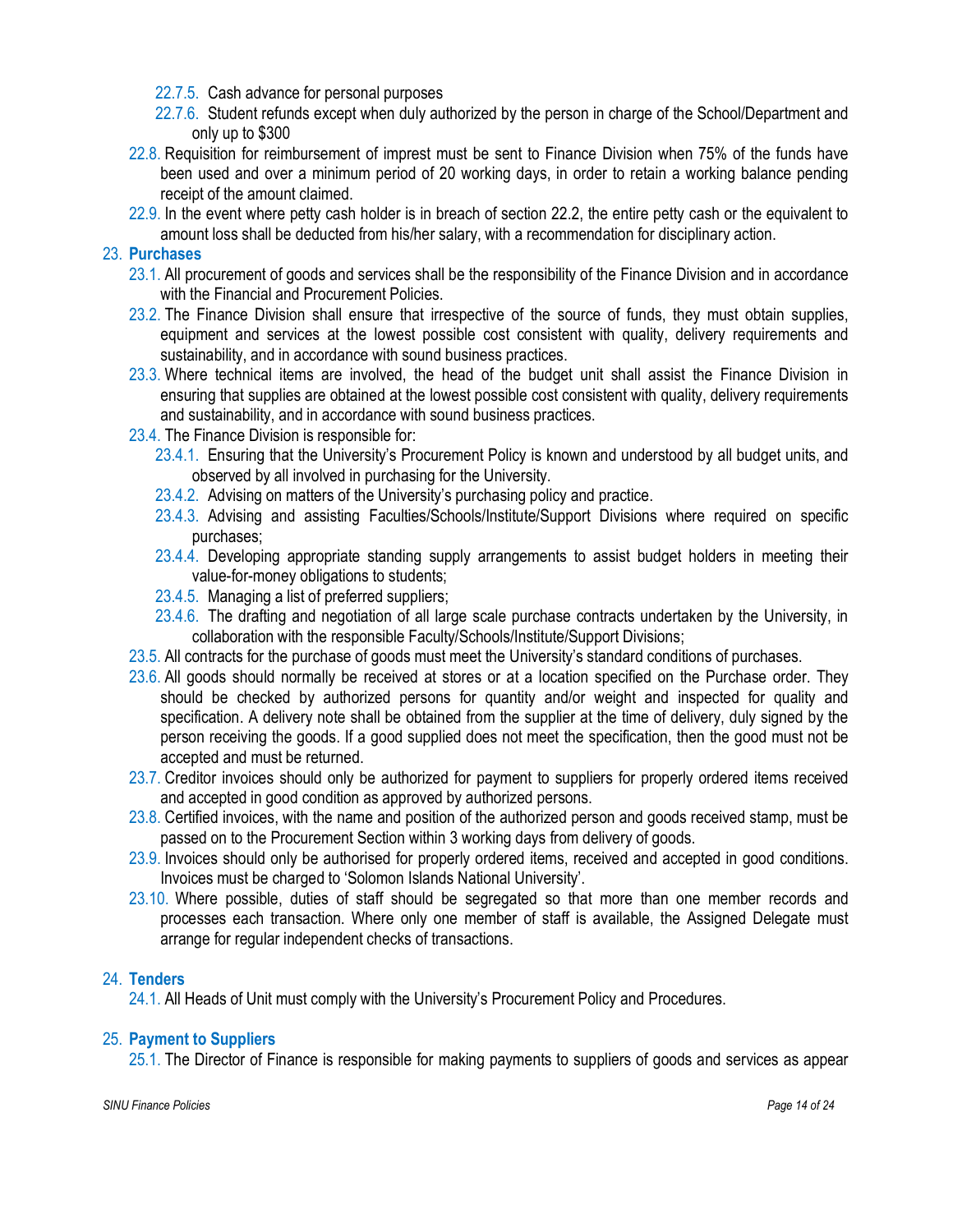on the invoice to the University, in accordance with University's Policies and Procedures.

- 25.2. Payment will only be made by the Finance Director against invoices which have been certified for payment by the appropriate head of budget unit or the delegated nominee. Certification of an invoice must ensure that:
	- 25.2.1. Payment to regular suppliers is made;
	- 25.2.2. Minor works or contracts have been examined and approved with regard to quality and quantity, or that services rendered or work done are as contracted, with the issuance of performance and completion certificate.
	- 25.2.3. The goods have been received, examined and approved with regard to quality and quantity, or that services rendered or work done is satisfactory.
	- 25.2.4. It matches with the order;
	- 25.2.5. Invoice details are correct in regards to quantity, quality, price and discount;
	- 25.2.6. Invoice is arithmetically correct;
	- 25.2.7. An appropriate budget unit code is quoted;
	- 25.2.8. The invoice has not previously passed for payment;
	- 25.2.9. Certified invoices, with the name and position of the authorized person and goods received stamp, must be passed to Procurement section within 3 working days from delivery of goods.

## 26. Salaries and Wages

- 26.1. The Director of Finance is responsible for all payments of salaries and wages to staff, including payments for fringe benefits in accordance with the Human Resource Policy and employment contracts. However, instructions for any payment/cessation to staff come from the Director Human Resources to the Finance Division.
- 26.2. All University staff will be appointed at the salary scales approved by the SINU Council in accordance with terms and conditions of employment. The Council may exempt certain positions from this requirement.
- 26.3. For the purposes of receiving salary each staff (including each casual, temporary or part-time employee, shall be identified by an Employment Number which shall remain unchanged throughout his/her period of service at the University. The employment number (if applicable) must be quoted on all correspondence in respect of staff's salary.
- 26.4. The Director Human Resources is responsible for keeping the Director of Finance informed on all matters relating to personnel for payroll purposes. These include appointments, resignations, dismissals, supervisions, secondments, transfers, changes in remuneration, merit awards, bonuses, gratuities and information necessary to maintain records of service for SINPF, income tax and insurances.
- 26.5. All timesheets and other pay documents, including those relating to fees payable to visiting lecturers/ professors or researchers, exam supervisors, tutors, and moderators will be through submission of duly completed forms prescribed for these purposes.
- 26.6. All University employees shall be paid through the payroll operated by the Payroll Office.

## 27. Reimbursement of Expenses

- 27.1. All claims for payment of meal allowances, subsistence allowances, traveling expenses, and incidental expenses shall be completed in a prescribed form with supporting vouchers and receipts.
- 27.2. Mileage claims must be in accordance with the approved rates. Prior approvals have to be sought from the Property Department after providing a valid driving license and third party documentation if a University vehicle is to be used.
- 27.3. All claims have to be duly approved by the Heads of the Budget Units before submitting them to Finance Division.
- 27.4. Claims from members of the Council will be authorised by the Vice-Chancellor upon a recommendation from the Secretariat.

## 28. Official Business Expenses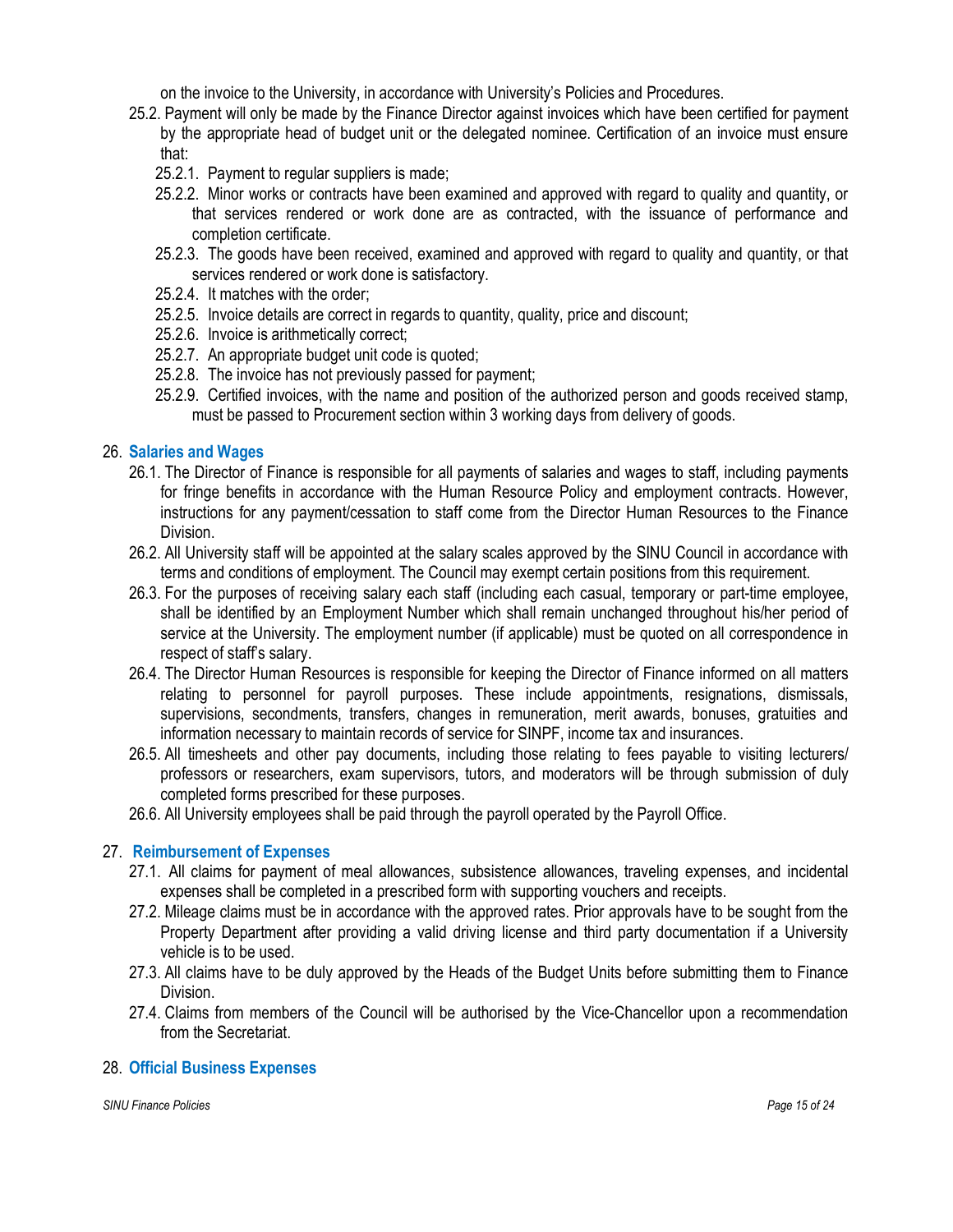- 28.1. Hospitality expenses directly related to the conduct of the official business can be approved by the Vice-Chancellor or Head of Unit if it can be determined that the expenses are necessary and reasonable in amount.
- 28.2. To the extent possible, the University should use its own facilities for providing any entertainment in the form of meals and hospitality. If facilities are not available or are insufficient, or are unsuitable for the purpose, then outside facilities could be resorted to.
- 28.3. All claims for entertainment should specify those entertained or honoured and the purpose of the entertainment or gift.

## PART 6: ASSETS & LIABILITIES

## 29. General

- 29.1. Each Head of Unit is responsible for the care, custody and security of the buildings, furniture & fittings, equipment, stocks, cash under his/her care.
- 29.2. The Finance Division is responsible for maintaining the University's Asset Register. The Asset Register shall be updated regularly with details of all acquisitions and disposals.
- 29.3. Heads of Units are also required to maintain records of all assets under their jurisdiction. Any movement or change in nature of assets must be immediately reported to the Finance Division, through submission of prescribed forms.

## 30. Land, Buildings, Fixed Plant and Equipment

- 30.1. Authority from the Vice-Chancellor is needed for the purchase, leasing, or sale of any real property owned or leased by the University, and which is not held as an investment. This authority may be delegated to the Manager responsible for Property and Campus Management where the purchase, lease, or sale involves is less than \$5,000.
- 30.2. All maintenance works on such property require the prior permission of the Vice-Chancellor, in consultation with the Pro-Vice-Chancellor Corporate Services and the Director of Finance.

## 31. Stocks

- 31.1. Heads of Units are responsible for establishing adequate arrangements for custody and control of stocks within their unit, including ensuring that stocks are adequately protected against loss or misuse. Stocks within each unit should be kept at adequate levels to support the operations of the unit. Procurement processes must commence with substantial lead time to ensure timely delivery of materials.
- 31.2. A proper physical count of the stocks must be carried out within each unit every quarter and at the end of the year for reconciliation purpose and accounting in the annual accounts. Stocktake reports shall be submitted to the Finance Division. Year-end stock-takes shall be carried out in consultation with the Finance Division.
- 31.3. Stocks of hazardous nature must be subject to appropriate security checks and proper methods of storage used in accordance with the Health and Safety rules.

## 32. Vehicles

32.1. The provision and use of University vehicles shall be in accordance to SINU Transport policy.

## 33. Telephones

33.1. The provision and use of University phones shall be guided by the Telephone Use policy.

## 34. Gifts and Hospitality Provided

34.1. Hospitality expenses incurred in achieving the University's mission or directly related to the conduct of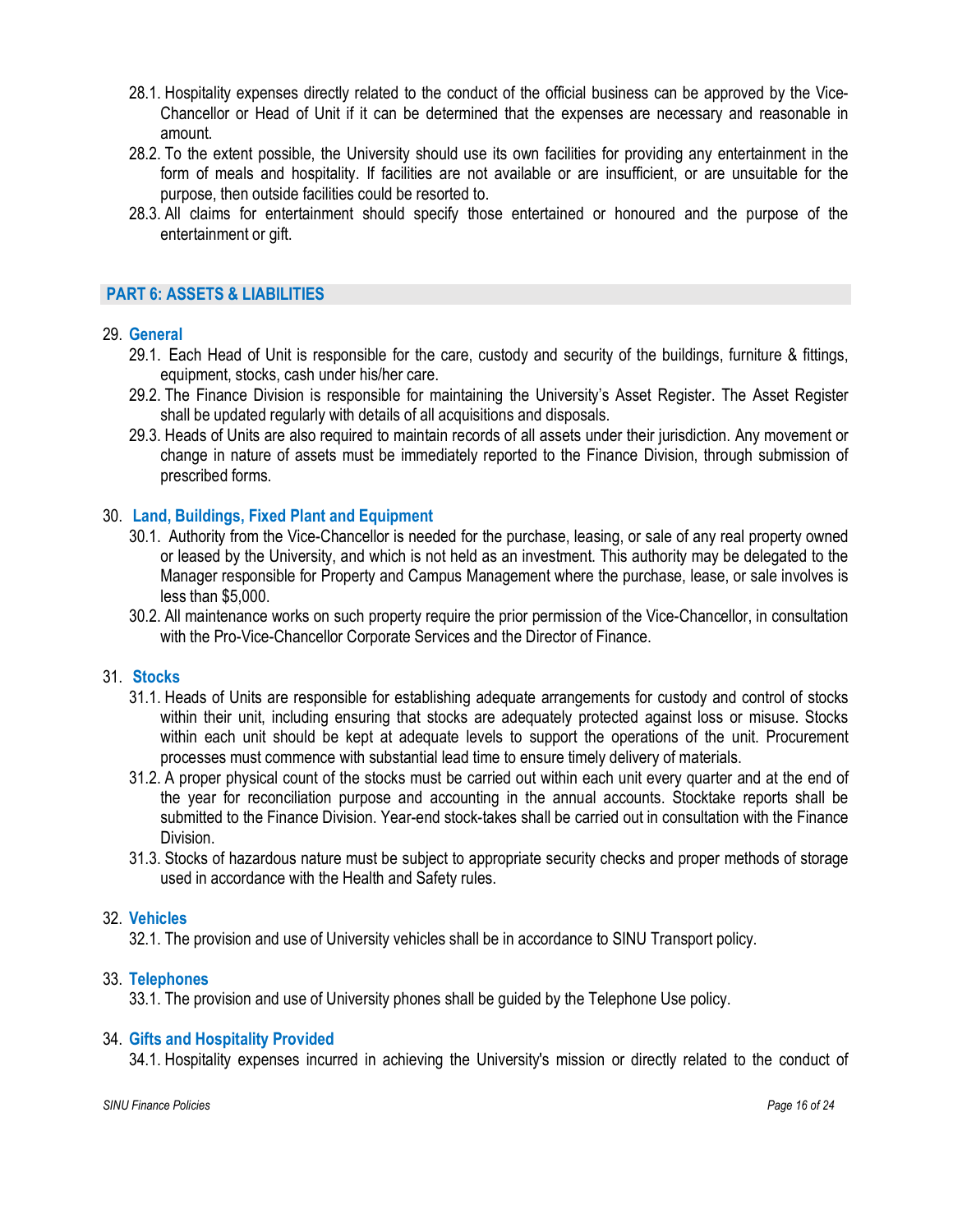official University business can be approved or reimbursed if it is determined the expenses are necessary, appropriate to the occasion, reasonable in amount, and serve a bona fide University purpose.

- 34.2. Entertaining in the form of meals and hospitality should, wherever possible and appropriate, be carried out in the University's own facilities. Any claim for hospitality expenses should specify those entertained or honoured, their companies or institutions, and the purpose of the hospitality or gift. All expense claims for hospitality and gifts, which must be supported by vouchers, must be authorised by the Assigned Delegate
- 34.3. The authorisation and submission of a claim for payment is a declaration that the cost was incurred wholly, necessarily, and exclusively for University purposes. In authorising such expenditure, Assigned Delegates are also undertaking that, if in any case tax is subsequently levied, any cost which is not recoverable from the individual beneficiaries will fall on the budget of the unit.

## 35. Grant to Other Charities

35.1. The funds of Budget Units shall not be used to make charitable donations or grants.

## 36. Insurance

36.1. Except in cases where express agreement to the contrary has been reached, all insurances must be arranged only through the Finance Division which will provide all necessary advice.

#### 37. Intellectual Property

37.1. The Intellectual Property Policy sets out the arrangements for the reporting, protection and exploitation of intellectual property.

# PART 7: ETHICAL BEHAVIOUR

#### 38. Ethical Policy

- 38.1. University employees and others with responsibility for the administration or management of university funds must never use their authority or office for personal gain and should always seek to uphold and enhance the standing of the University.
- 38.2. It is the duty of each employee to disclose any actual or potential conflict of interest. Members of University bodies must declare any relevant interests (financial or otherwise) in matters under discussion in accordance with paragraph 4.11 and should, unless otherwise requested by the chairperson, withdraw from such discussion. Failure to disclose an actual conflict of interest may result in disciplinary action.

#### 39. Companies and Commercial Activities

39.1. No non-University commercial activity may be carried out on University premises, and no University facility may be used for such activities, unless an agreement between the University and the person(s) concerned has been approved in advance by the Vice-Chancellor or the assigned delegate. In no circumstance may departmental or institutional addresses (whether postal or e-mail) be used for non-University commercial activity.

#### 40. Whistle Blowing

40.1. "Whistle blowing" is the disclosure by an employee (or other party) about malpractice in the workplace. Whistle blowing shall be managed as per the Whistle Blower Protection Policy.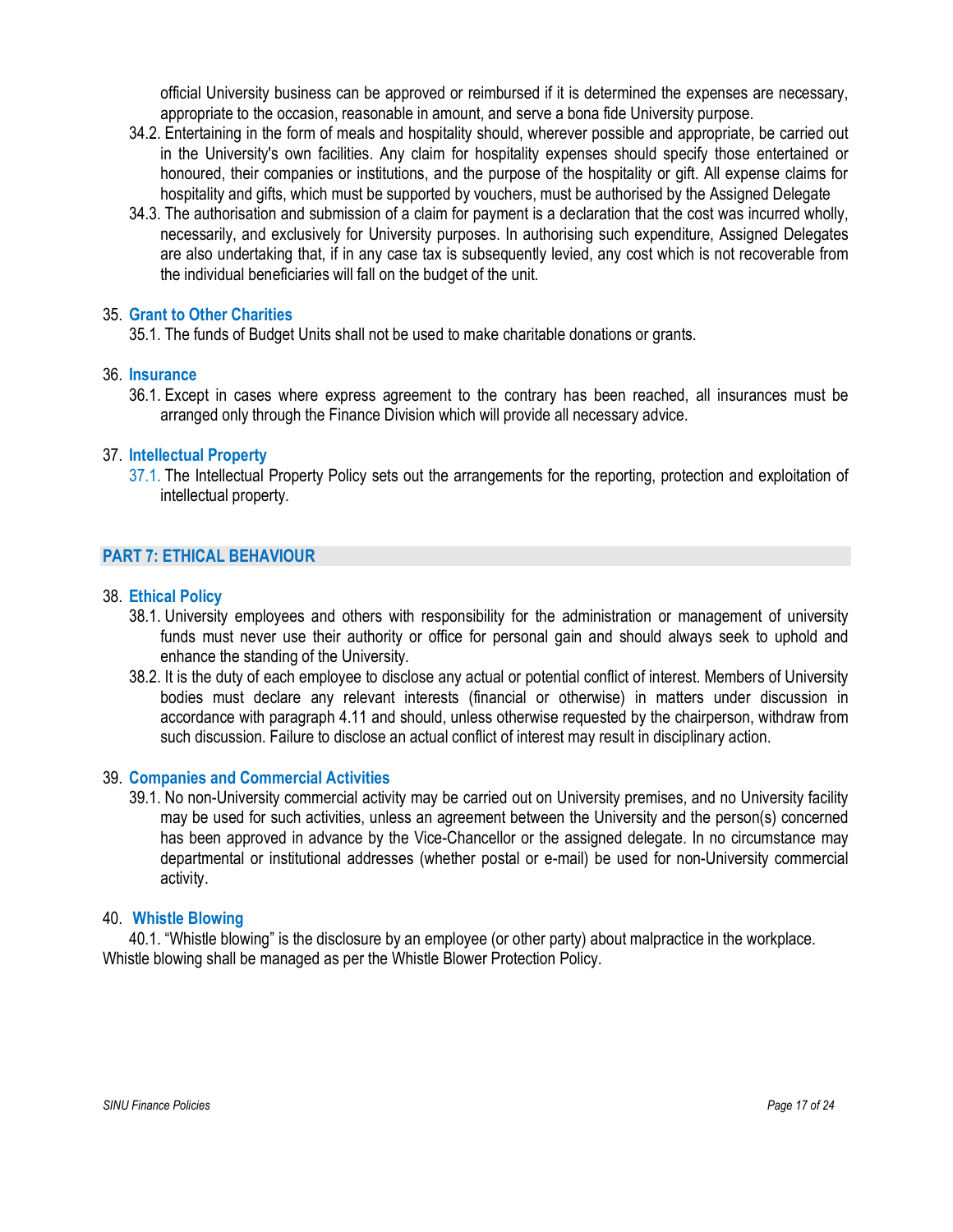# PART 8: OTHER POLICIES

# 41. SINU Seal

41.1. The University Seal shall be managed as per the University Seal Policy.

# 42. Risk Management

- 42.1. The University shall develop a risk management strategy which shall look at all risks comprehensively.
- 42.2. The Council committee responsible for Strategic Planning shall be responsible for the development and adoption of the Risk Management strategy with appropriate reporting to other sub committees of the Council.

# 43. Prevention and Detection of Fraud

- 43.1. The University expects Council members and staff at all levels to lead by example in the adherence to legal requirements, rules, procedures and practices and in the avoidance of any potential for a conflict of interest.
- 43.2. Heads of Units are responsible for ensuring that an adequate system of internal control exists within their areas of responsibility and that the controls operate effectively. The responsibility for the prevention and detection of fraud therefore rests, primarily, with Heads of Unit. Each Head of Unit must assess the types of risks involved with operations for which they are responsible, to review and test the control systems on a regular basis and to ensure compliance with control regimes.
- 43.3. Staff are expected to abide by all University policies and the conflict of interest policy at all times.
- 43.4. The Director Human Resources should ensure that University's procedures regarding staff appointments are followed and that staff are advised on the code of Conduct and Conflict of Interest policies.
- 43.5. Heads of Units have a responsibility for establishing effective internal controls and for the prevention and detection of fraud. They are responsible for safeguarding University funds and other assets under their control against misuse or misappropriation and for following up on any allegation of fraud and corruption brought to their attention.
- 43.6. If a member of staff suspects that an action or event perpetrated either by another staff member of University or by a third party, may constitute a potential fraud or irregularity, the suspicion should immediately be reported as per University's Whistle blower protection policy.

## 44. Private Consultancies and Other Paid Work

44.1. Private Consultancies and outside paid work shall be undertaken as per the Outside Work Policy and the Intellectual Property Policy.

## 45. Receipt of Gifts and Hospitality

- 45.1. Gift to Individuals. No member of staff may normally accept any personal gift, reward or hospitality, or have them given to members of their families from any persons having business dealings with the University. However, modest hospitality such as the occasional business lunch as appropriate to the circumstances is an accepted courtesy of a business relationship. The recipient should not allow himself or herself to reach a position whereby he or she might, or might be deemed by others to have been influenced in making a business decision as a consequence of accepting such hospitality. The frequency and scale of hospitality accepted should not be significantly greater than what the University would be likely to provide in return.
- 45.2. Gifts to the University. The Scheme for Financial Delegation sets out the delegated limits for staff authorised to receive gifts on behalf of the University.
	- 45.2.1. All acceptances of gifts to the University should be notified promptly to the Assigned delegate's Office, with details of the donor and the amount and purpose of the gift.
	- 45.2.2. Assigned delegates who receive gifts on behalf of the University must have regard to the possibility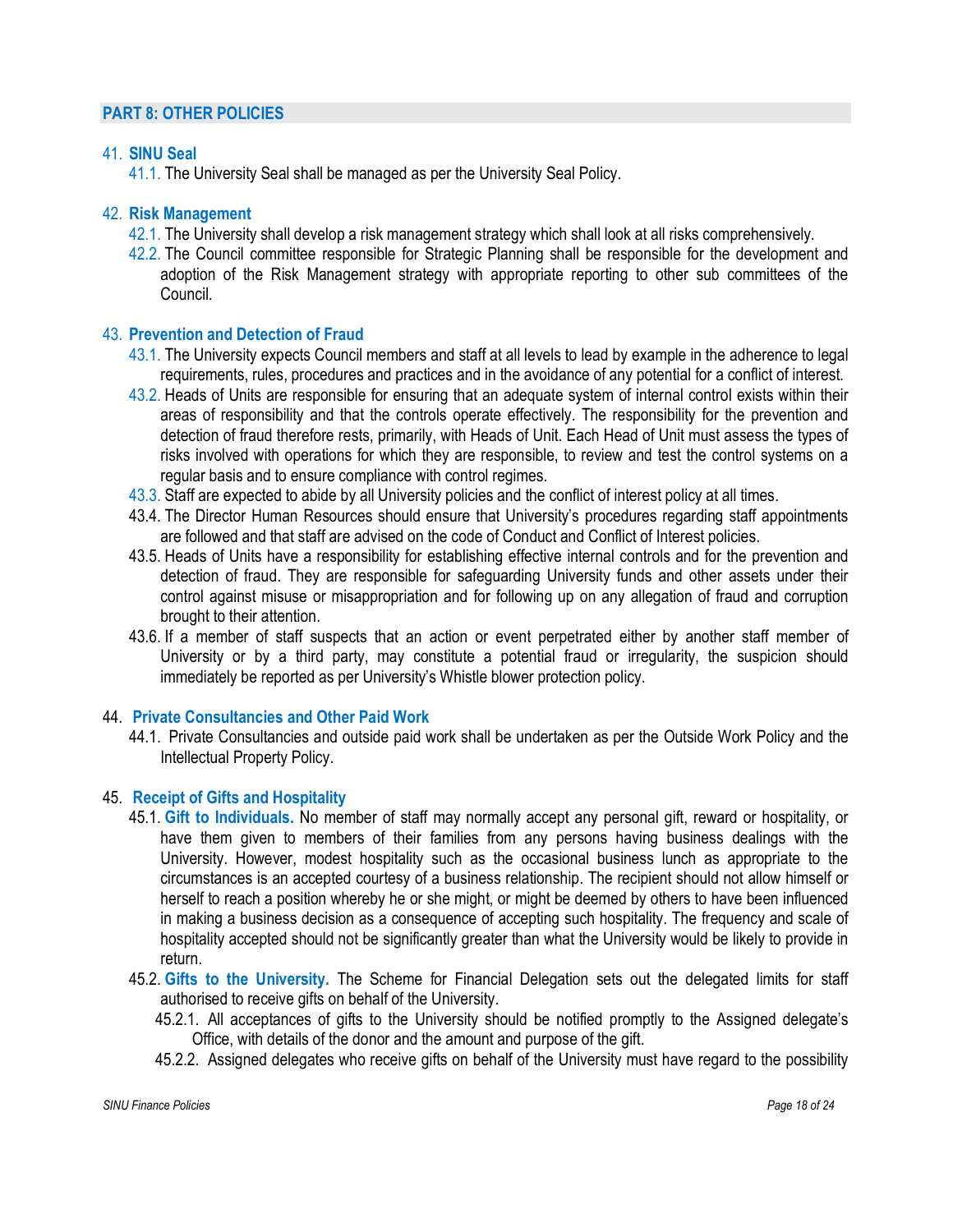that the funds may emanate from illegal sources. Cases must be referred promptly to the Vice-Chancellor, and particular caution exercised, where:

- 45.2.3. Having been offered large donations from persons unknown to the Unit, the Budget Unit does not receive satisfactory replies to any further enquiry they make;
- 45.2.4. Donations are conditional on particular individuals or organisations being used to do work for the University;
- 45.2.5. Offers of donations in cash are made for a certain period of time, during which the University receives the interest, before the capital sum is returned to the donor at the end of the specified period.

# 46. Partnership Policy

46.1. The University shall develop a policy on partnership, to provide for academic and corporate partnership between the University and other entities.

#### Document history

| <b>Version</b> | <b>Author (Name &amp; Designation)</b>                                                                           | <b>Approval Date</b>             | <b>Revision</b>     |
|----------------|------------------------------------------------------------------------------------------------------------------|----------------------------------|---------------------|
|                | Walter Maesugea                                                                                                  | 13 February,                     | Original submission |
| 1              | <b>Director Finance</b>                                                                                          | 2015                             |                     |
| $\overline{2}$ | Minton Banisi, Director Finance (Ag)<br>Rose Isukana, Consultant<br>Dagnal Dereveke, Undersecretary<br>Corporate | 27 October 2017                  | Version 1           |
| 3              | Vice Chancellor, through<br>Senior Management Committee                                                          | 1 August 2019<br>By SINU Council | Revision 2          |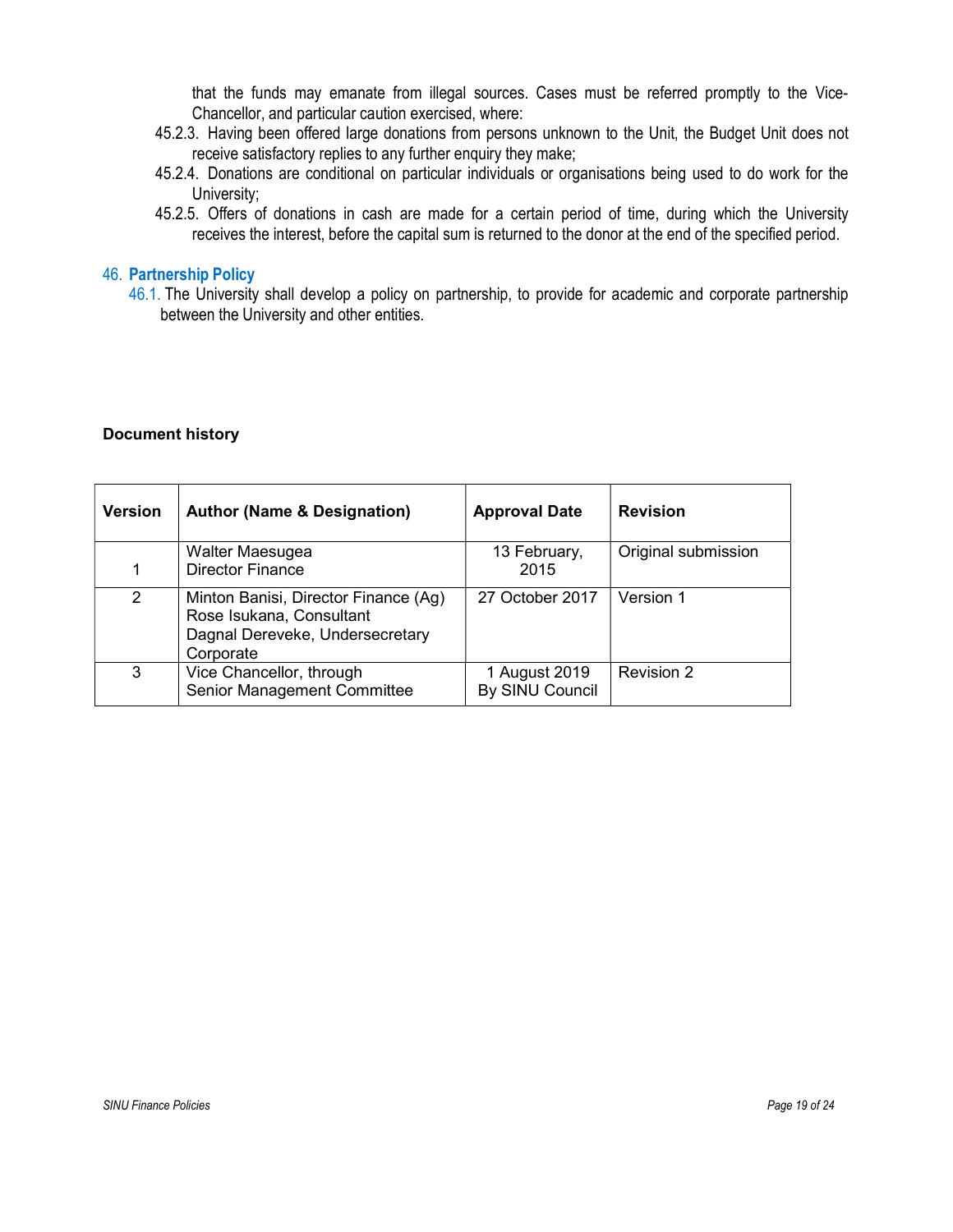# Appendix 1: General Ledger Codes

| <b>REP</b> | <b>CODE</b> | <b>DESCRIPTION</b>                                                       | <b>REP</b>                                             | <b>CODE</b>                                  | <b>DESCRIPTION</b>                          |  |
|------------|-------------|--------------------------------------------------------------------------|--------------------------------------------------------|----------------------------------------------|---------------------------------------------|--|
| <b>TRA</b> | A1000       | <b>RECURRENT REVENUE</b>                                                 | <b>EXP</b>                                             | A2020                                        | <b>COLLC Charges</b>                        |  |
| <b>TRA</b> | A1100       | <b>Government Grants</b>                                                 | <b>EXP</b>                                             | A2025                                        | <b>Student Shop</b>                         |  |
| <b>TRA</b> | A1105       | Govt Grant - Recurrent                                                   | <b>EXP</b>                                             | A2030<br>Events & Facilities                 |                                             |  |
| <b>TRA</b> | A1110       | Govt Grant - Capital                                                     | <b>EXP</b>                                             | A2035                                        | Sports & Recreational                       |  |
| <b>TRA</b> | A1199       | <b>Total Government Grants</b>                                           | <b>EXP</b>                                             | A2099<br><b>Total Cost of Sales</b>          |                                             |  |
| <b>TRA</b> | A1200       | <b>Student Fees</b>                                                      | A2100<br><b>EXP</b><br><b>Administration Expenses</b>  |                                              |                                             |  |
| TRA        | A1205       | <b>Tuition Fees</b>                                                      | Legal Fees                                             |                                              |                                             |  |
| <b>TRA</b> | A1220       | <b>Enrolment Fees</b>                                                    | EXP<br><b>EXP</b>                                      | A2105<br>A2110                               | Other Fees                                  |  |
| <b>TRA</b> | A1225       | <b>Student Association Fees</b>                                          | <b>EXP</b>                                             | A2115                                        | <b>Consultancy Fees</b>                     |  |
| <b>TRA</b> | A1230       | <b>Course Materials Fees</b>                                             | <b>EXP</b>                                             | A2120                                        | <b>Council Meetings</b>                     |  |
| <b>TRA</b> | A1235       | Academic Fees                                                            | EXP                                                    | A2125                                        | <b>Committee Meetings</b>                   |  |
| <b>TRA</b> | A1240       | Academic Gowns Hiring & Sales                                            | <b>EXP</b>                                             | A2130                                        | Hospitality/Entertainment                   |  |
| <b>TRA</b> | A1245       | Student Internship                                                       | <b>EXP</b>                                             | A2135                                        | Recruitment                                 |  |
| <b>TRA</b> | A1250       | Library Fees/Charges/Sales                                               | <b>EXP</b>                                             | A2140                                        | Travel & Accommodation                      |  |
| <b>TRA</b> | A1255       | Other Student Fees                                                       | <b>EXP</b>                                             | $\overline{A2145}$                           | Freight & Clearance                         |  |
| TRA        | A1299       | <b>Total Student Fees</b>                                                | <b>EXP</b>                                             | A2199                                        | <b>Total Administration Expenses</b>        |  |
| <b>TRA</b> | A1300       | Commercial Income                                                        | <b>EXP</b>                                             | A2200                                        | Finance Expenses                            |  |
| <b>TRA</b> | A1305       | <b>Accommodation Services</b>                                            | <b>EXP</b>                                             | A2205                                        | <b>Accounting &amp; Auditing Fees</b>       |  |
| <b>TRA</b> | A1310       | Dining & Catering Services                                               | <b>EXP</b>                                             | A2210                                        | Bad & Doubtful Debts                        |  |
| <b>TRA</b> | A1315       | Green Haus Café Sales                                                    | EXP                                                    | A2211                                        | <b>Customer Adjustment</b>                  |  |
| <b>TRA</b> | A1320       | <b>COLLC</b> Fees                                                        | <b>EXP</b>                                             | A2212                                        | Discount Given                              |  |
| <b>TRA</b> | A1325       | <b>Student Shop Sales</b>                                                | <b>EXP</b>                                             | A2215                                        | <b>Bank Charges</b>                         |  |
| <b>TRA</b> | A1330       | Events & Facilities                                                      | <b>EXP</b>                                             | A2220                                        | <b>Interest Charges</b>                     |  |
| <b>TRA</b> | A1335       | Sports & Recreational Fees                                               | <b>EXP</b>                                             | A2225                                        | Loss on Disposal of Assets                  |  |
| TRA        | A1340       | Other Commercial Income                                                  | <b>EXP</b>                                             | A2230                                        | Loss on Foreign Exchange                    |  |
| TRA        | A1399       | <b>Total Commercial Income</b>                                           | <b>EXP</b>                                             | A2235                                        | Disposal/Write Off                          |  |
| <b>TRA</b> | A1400       | Other Income                                                             | <b>EXP</b>                                             | A2299                                        | <b>Total Finance Expenses</b>               |  |
| <b>TRA</b> | A1405       | Farm Sales                                                               | <b>EXP</b>                                             | A2300                                        | Promotional & Marketing Expenses            |  |
| <b>TRA</b> | A1410       | <b>Hiring Charges</b>                                                    | <b>EXP</b>                                             | A2305                                        | Media Advertising                           |  |
| <b>TRA</b> | A1415       | Consultancy Fees<br>EXP<br>A2310                                         |                                                        | Brochures & Handbooks                        |                                             |  |
| <b>TRA</b> | A1420       | EXP<br>A2315<br>Recoveries                                               |                                                        | <b>Promotional Events</b>                    |                                             |  |
| <b>TRA</b> | A1425       | Other Fees                                                               | <b>EXP</b>                                             | A2320                                        | National/Open Days                          |  |
| <b>TRA</b> | A1499       | Total Other Income                                                       | <b>EXP</b>                                             | A2325                                        | Signage/Board/Design                        |  |
| TRA        | A1500       | Grant & Research Grant                                                   | <b>EXP</b>                                             | A2399                                        | <b>Total Sales &amp; Marketing Expenses</b> |  |
| <b>TRA</b> | A1505       | Grant                                                                    | <b>EXP</b>                                             | A2400                                        | Depreciation & Amortization                 |  |
| <b>TRA</b> | A1510       | Research Grant                                                           | <b>EXP</b>                                             | A2405                                        | <b>Buildings</b>                            |  |
| <b>TRA</b> | A1599       | Total Grant & Research Grant                                             | <b>EXP</b>                                             | A2410                                        | Infrastructure                              |  |
| <b>TRA</b> | A1600       | Finance Income                                                           | <b>EXP</b>                                             | A2415                                        | Motor Vehicle                               |  |
| <b>TRA</b> | A1605       | <b>Interest Received</b>                                                 | EXP                                                    | A2420                                        | Plant & Equipment                           |  |
| <b>TRA</b> | A1610       | Rental Assistance Subsidy                                                | EXP                                                    | A2425                                        | <b>ICT Equipment</b>                        |  |
| <b>TRA</b> | A1615       | Gain on Foreign Exchange                                                 | <b>EXP</b>                                             | A2430                                        | Office Furniture & Equipment's              |  |
| TRA        | A1620       | Gain on Disposal of Assets                                               | EXP                                                    | A2435                                        | Classroom Furniture & Equip                 |  |
| TRA        | A1699       | <b>Total Finance Income</b>                                              | EXP                                                    | A2440                                        | Laboratory Furniture & Equip                |  |
| TRA        | A1700       | Development Assistance                                                   | EXP                                                    | A2445                                        | Household Furniture & Equip                 |  |
| TRA        | A1705       | Development Assistance                                                   | EXP                                                    | A2450                                        | Hostel Furniture & Equipment                |  |
| <b>TRA</b> | A1799       | A2455<br><b>Total Development Assistance</b><br>EXP                      |                                                        | Kitchen Furniture & Equipment                |                                             |  |
| TRA        | A1800       | A2499<br>Release of Deferred Revenue<br>EXP                              |                                                        | <b>Total Depreciation &amp; Amortisation</b> |                                             |  |
| TRA        | A1805       | Release of Deferred Revenue<br>EXP<br>A2500<br><b>Utilities Expenses</b> |                                                        |                                              |                                             |  |
| TRA        | A1899       | A2505<br><b>Total Release of Deferred Capital</b><br>EXP<br>Electricity  |                                                        |                                              |                                             |  |
| <b>TRA</b> | A1998       | <b>Total Revenue</b>                                                     | EXP                                                    | A2510                                        | Telecommunications                          |  |
| EXP        | A1999       | RECURRENT EXPENDITURE                                                    | <b>EXP</b>                                             | A2515                                        | Sewerage                                    |  |
| EXP        | A2000       | Cost of Sales                                                            | EXP                                                    | A2520                                        | Water                                       |  |
| EXP        | A2005       | Accommodation                                                            | <b>EXP</b><br>A2599<br><b>Total Utilities Expenses</b> |                                              |                                             |  |
| <b>EXP</b> | A2010       | Dining & Catering Services                                               | <b>EXP</b>                                             | A2600                                        | Repairs & Maintenance                       |  |
| <b>EXP</b> | A2015       | <b>EXP</b><br>A2605<br>Green Haus Café<br>Grounds Maintenance            |                                                        |                                              |                                             |  |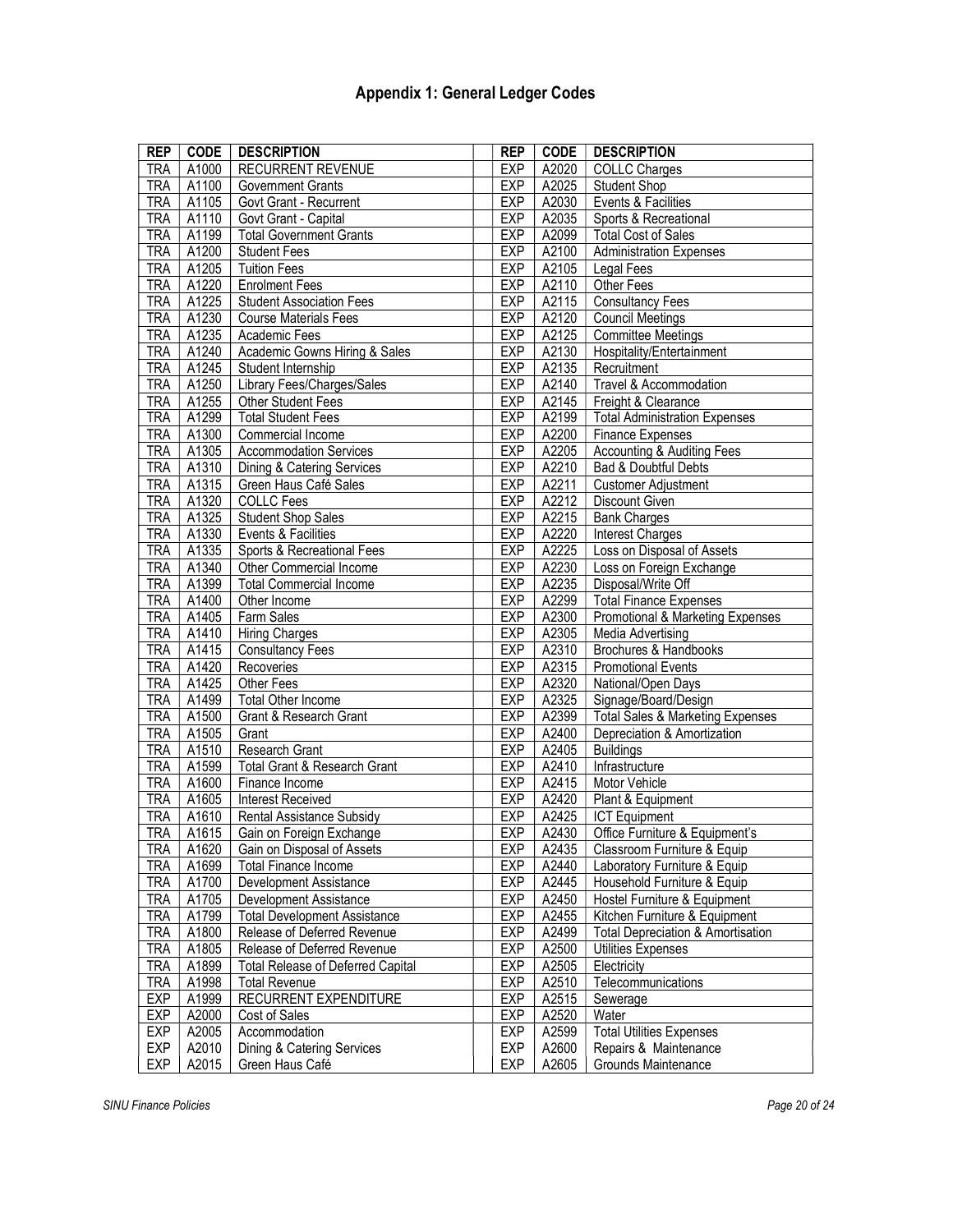| <b>REP</b> | <b>CODE</b> | <b>DESCRIPTION</b>                           | <b>REP</b> | <b>CODE</b> | <b>DESCRIPTION</b>                          |
|------------|-------------|----------------------------------------------|------------|-------------|---------------------------------------------|
| EXP        | A2610       | Furniture Repairs & Maintenance              | <b>EXP</b> | A3220       | <b>Student Practicum/Field Trips</b>        |
| <b>EXP</b> | A2615       | Plant Equipment Repairs & Ma                 | <b>EXP</b> | A3225       | Apprentice/Internship Insurance             |
| EXP        | A2620       | <b>Building Repairs &amp; Main</b>           | <b>EXP</b> | A3230       | Laboratory/Classroom Cons                   |
| <b>EXP</b> | A2625       | Vehicle Repairs & Maintenance                | <b>EXP</b> | A3235       | <b>Student Uniform</b>                      |
| EXP        | A2630       | Infrastructure Maintenance                   | <b>EXP</b> | A3240       | <b>Student Protective/OHS</b>               |
| <b>EXP</b> | A2699       | <b>Total Repairs &amp; Maintenance</b>       | <b>EXP</b> | A3245       | Academic Enrolment                          |
| EXP        | A2700       | ICT Software & Hardware                      | <b>EXP</b> | A3250       | Academic Graduation                         |
| <b>EXP</b> | A2705       | Computer Hardware Parts & Acc                | <b>EXP</b> | A3255       | Prizes/Awards                               |
| EXP        | A2710       | Software Licences & Support Se               | <b>EXP</b> | A3260       | Invigilators/Tutors/Markers/Writers         |
| <b>EXP</b> | A2715       | <b>Networking Software &amp; Accessories</b> | <b>EXP</b> | A3265       | Training/Workshop/Seminars                  |
| <b>EXP</b> | A2720       | Server Software & Accessories                | <b>EXP</b> | A3270       | <b>Student Association</b>                  |
| EXP        | A2799       | Total ICT Software & Hardware                | <b>EXP</b> | A3275       | <b>Student Refund</b>                       |
| <b>EXP</b> | A2800       | Salaries & Wages                             | <b>EXP</b> | A3299       | <b>Total Student Related Expenses</b>       |
| EXP        | A2805       | Salaries/Wages                               | <b>EXP</b> | A3300       | Office Supplies & Services                  |
| <b>EXP</b> | A2810       | Overtime                                     | <b>EXP</b> | A3305       | Toners/Cartridges                           |
| <b>EXP</b> | A2815       | <b>Housing Allowances</b>                    | <b>EXP</b> | A3310       | Papers                                      |
| <b>EXP</b> | A2820       | <b>Acting Allowances</b>                     | <b>EXP</b> | A3315       | <b>Stationery Supplies</b>                  |
| EXP        | A2825       | <b>Responsibility Allowances</b>             | <b>EXP</b> | A3320       | Printing/Photocopying Services              |
| <b>EXP</b> | A2830       | <b>Coordinating Allowances</b>               | <b>EXP</b> | A3325       | <b>Cleaning Consumables</b>                 |
| <b>EXP</b> | A2835       | <b>Inducement Allowances</b>                 | <b>EXP</b> | A3330       | Office Equip Repairs & Maintenance          |
| EXP        | A2840       | <b>Utility Allowances</b>                    | <b>EXP</b> | A3399       | <b>Total Office Supplies &amp; Services</b> |
| <b>EXP</b> | A2845       | Dirty/Danger Allowances                      | <b>EXP</b> | A3400       | Books & Periodicals                         |
| EXP        | A2850       | <b>Shifting Allowances</b>                   | <b>EXP</b> | A3405       | <b>Books</b>                                |
| <b>EXP</b> | A2855       | Special Duty Allowances                      | <b>EXP</b> | A3410       | Periodicals/Newspapers                      |
| <b>EXP</b> | A2860       | <b>Transport Allowances</b>                  | <b>EXP</b> | A3415       | Subscriptions                               |
| <b>EXP</b> | A2865       | Cost of Living Adjustments                   | <b>EXP</b> | A3420       | <b>Library Services</b>                     |
| EXP        | A2870       | Gratuity                                     | <b>EXP</b> | A3499       | <b>Total Books &amp; Periodicals</b>        |
| <b>EXP</b> | A2875       | <b>Employer NPF Contribution</b>             | <b>EXP</b> | A3500       | Grant Expenses                              |
| <b>EXP</b> | A2899       | <b>Total Salaries &amp; Wages</b>            | <b>EXP</b> | A3505       | <b>Grant Allowances</b>                     |
| EXP        | A2900       | Staff Allowances & Benefits                  | <b>EXP</b> | A3510       | <b>Grant Travel/Accommodation</b>           |
| EXP        | A2905       | <b>Housing Rental Assistance</b>             | <b>EXP</b> | A3515       | <b>Grant Seminars/Workshops</b>             |
| EXP        | A2910       | Leave Passage                                | <b>EXP</b> | A3520       | <b>Grant Consumables/Supplies</b>           |
| <b>EXP</b> | A2915       | Leave Assistance                             | <b>EXP</b> | A3599       | <b>Total Grant</b>                          |
| EXP        | A2920       | <b>Staff Assistance</b>                      | <b>EXP</b> | A3600       | Research Expenses                           |
| <b>EXP</b> | A2925       | <b>Staff Concession</b>                      | <b>EXP</b> | A3605       | Research Allowances                         |
| EXP        | A2930       | Staff Uniform                                | <b>EXP</b> | A3610       | Research Travel & Accommodation             |
| <b>EXP</b> | A2935       | Staff Protective/OHS                         | <b>EXP</b> | A3615       | Research Seminars & Workshop                |
| EXP        | A2940       | Medical & Workmanship Insurance              | <b>EXP</b> | A3620       | Research Consumables & Supplies             |
| <b>EXP</b> | A2945       | <b>Education Grant</b>                       | <b>EXP</b> | A3699       | <b>Total Research Expenses</b>              |
| EXP        | A2950       | Staff Welfare                                | <b>EXP</b> | A3700       | Strategic Plan                              |
| <b>EXP</b> | A2955       | Staff Entertainment/Function                 | <b>EXP</b> | A3705       | Goal 1: Academic Programme                  |
| EXP        | A2999       | Total Staff Allowances & Benefit             | <b>EXP</b> | A3710       | Goal 2: Teaching & Learning                 |
| EXP        | A3000       | Motor Vehicle Expenses                       | <b>EXP</b> | A3715       | Goal 3: Staff & Staffing                    |
| <b>EXP</b> | A3005       | Fuel & Oil                                   | <b>EXP</b> | A3720       | Goal 4: Research & Scholarship              |
| EXP        | A3010       | Registration/Licence/Insurance               | <b>EXP</b> | A3725       | Goal 5: Resources & Infrastructure          |
| EXP        | A3015       | Vehicle Repairs & Maintenance                | <b>EXP</b> | A3730       | Goal 6: Financial Stability                 |
| <b>EXP</b> | A3099       | <b>Total Motor Vehicle Expenses</b>          | <b>EXP</b> | A3735       | <b>Strategic Planning Expenses</b>          |
| EXP        | A3100       | Professional Training & Development          | EXP        | A3799       | <b>Total Strategic Plan</b>                 |
| EXP        | A3105       | <b>PTD Technical Training</b>                | <b>EXP</b> | A3800       | Non Capital Equipment Purchases             |
| <b>EXP</b> | A3110       | PTD Seminars/Workshops/Con                   | <b>EXP</b> | A3805       | <b>ICT</b> Equipment                        |
| <b>EXP</b> | A3115       | PTD Membership Fees                          | <b>EXP</b> | A3810       | Office Furniture & Equipment                |
| EXP        | A3120       | PTD Scholarship Awards                       | EXP        | A3815       | Classroom Furniture & Equip                 |
| <b>EXP</b> | A3199       | <b>Total Professional Training &amp;</b>     | <b>EXP</b> | A3820       | Laboratory Furniture & Equip                |
| EXP        | A3200       | <b>Student Related Expenses</b>              | <b>EXP</b> | A3825       | Household Furniture & Equip                 |
| EXP        | A3205       | <b>Student Teaching Materials</b>            | EXP        | A3830       | Hostel Furniture & Equipment                |
| EXP        | A3210       | <b>Students Practical Materials</b>          | <b>EXP</b> | A3835       | Kitchen Utensils, Furniture &               |
| EXP        | A3215       | Farm Materials/Consumables                   | EXP        | A3840       | Tools & Equipment                           |
|            |             |                                              |            |             |                                             |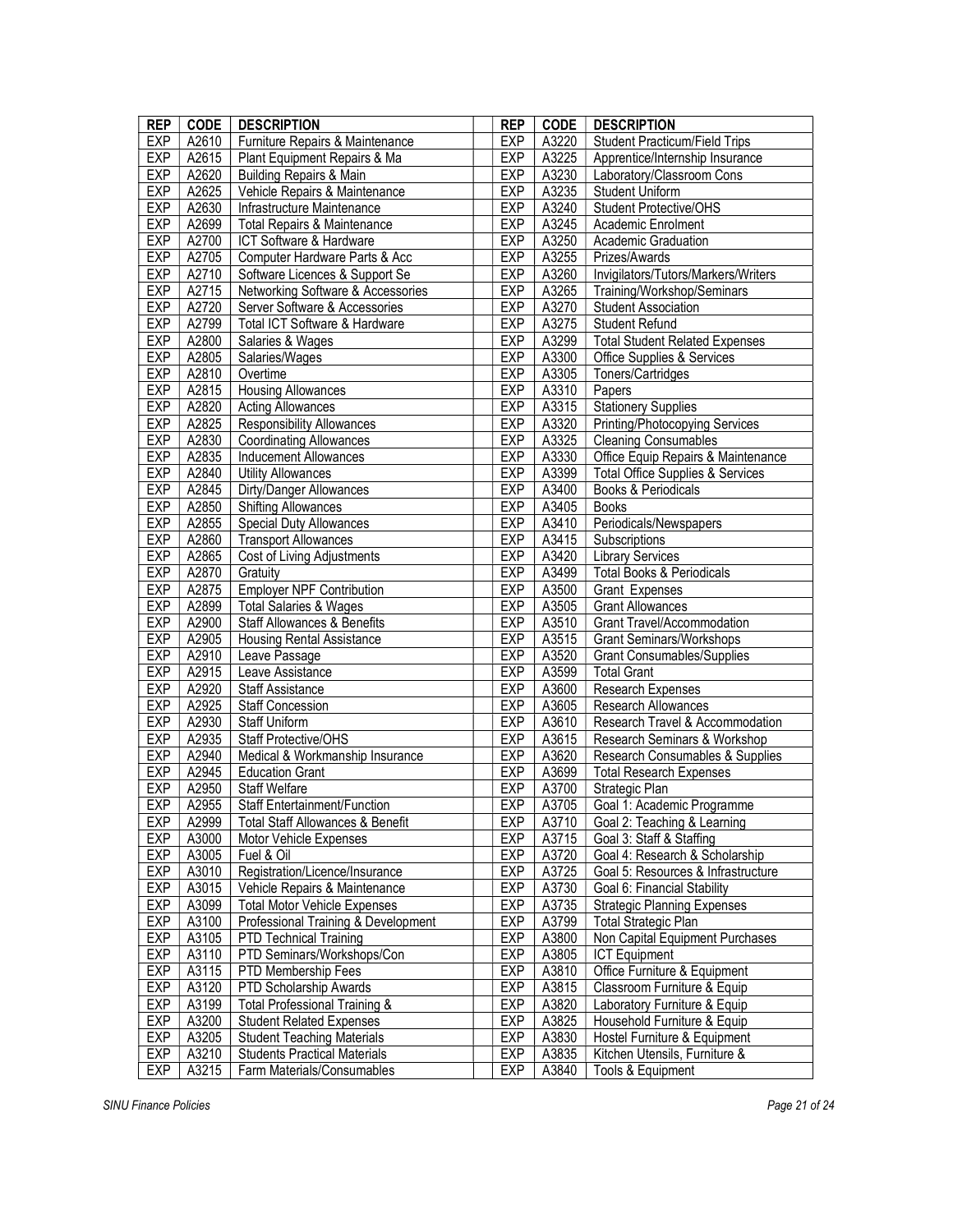| <b>REP</b> | <b>CODE</b>         | <b>DESCRIPTION</b>                          | <b>REP</b> | <b>CODE</b>        | <b>DESCRIPTION</b>                           |
|------------|---------------------|---------------------------------------------|------------|--------------------|----------------------------------------------|
| EXP        | A3899               | <b>Total Non-Capital Equipment Purchase</b> | <b>BS</b>  | C1270              | Student Fees - SBM                           |
| <b>EXP</b> | A3900               | <b>Capital Assets Purchases</b>             | C1280      | Student Fees - ITH |                                              |
| EXP        | A3905               | <b>Buildings</b>                            | BS         | C1290              | <b>Student Fees - SNAHS</b>                  |
| <b>EXP</b> | A3910               | Infrastructure                              | <b>BS</b>  | C1299              | <b>Total Sponsored Authority</b>             |
| EXP        | A3915               | Motor Vehicle                               | <b>BS</b>  | C1300              | <b>Accounts Receivable</b>                   |
| <b>EXP</b> | A3920               | Plant & Equipment                           | <b>BS</b>  | C1310              | <b>Accounts Receivable</b>                   |
| <b>EXP</b> | A3925               | <b>ICT Equipment</b>                        | <b>BS</b>  | C1349              | <b>Total Accounts Receivable</b>             |
| <b>EXP</b> | A3930               | Office Furniture & Equipment                | BS         | C1350              | <b>Grant &amp; Research Grant Receivable</b> |
| <b>EXP</b> | A3935               | Classroom Furniture & Equip                 | <b>BS</b>  | C1360              | Grant & Research Grant Receivable            |
| EXP        | A3940               | Laboratory Furniture & Equip                | BS         | C1399              | Total Grant & Research Grant R               |
| <b>EXP</b> | A3945               | Household Furniture & Equip                 | <b>BS</b>  | C1400              | Staff Receivable                             |
| EXP        | A3950               | Hostel Furniture & Equipment                | <b>BS</b>  | C1410              | Staff Receivable                             |
| <b>EXP</b> | A3955               | Kitchen Furniture & Equipment               | <b>BS</b>  | C1449              | <b>Total Staff Receivable</b>                |
| EXP        | A3998               | <b>Total Capital Assets Purchases</b>       | <b>BS</b>  | C1450              | Imprest                                      |
| <b>EXP</b> | A3999               | <b>Total Recurrent Expenditure</b>          | <b>BS</b>  | C1460              | Duty, Event & Leave Imprest                  |
| EXP        | A4000               | Total Net Recurrent Surplus/(D              | <b>BS</b>  | C1499              | Total Imprest                                |
| <b>EXP</b> | A4001               | CAPITAL EXPENDITURE                         | BS         | C1500              | Prepayment                                   |
| <b>EXP</b> | A4002               | <b>Development Projects</b>                 | <b>BS</b>  | C1510              | Prepayment                                   |
| EXP        | A4005               | <b>SOEH Building Complex</b>                | BS         | C1549              | <b>Total Prepayment</b>                      |
| <b>EXP</b> | A4010               | <b>SNRAS Building Complex</b>               | <b>BS</b>  | C1600              | Inventory                                    |
| EXP        | A4098               | <b>Total Development Projects</b>           | <b>BS</b>  | C1610              | <b>Student Rations</b>                       |
| <b>EXP</b> | A4099               | Total Net Capital Surplus/(Dei              | <b>BS</b>  | C1620              | <b>Student Gowns</b>                         |
| APP        | B0000               | Comprehensive Income                        | <b>BS</b>  | C1630              | <b>Student Materials</b>                     |
| APP        | <b>B0010</b>        | Total Comprehensive Income                  | <b>BS</b>  | C1640              | Hardware Materials                           |
| APP        | B0020               | <b>Comprehensive Expense</b>                | <b>BS</b>  | C1650              | <b>Stationery Supplies</b>                   |
| <b>APP</b> | B0030               | Losses                                      | BS         | C1699              | <b>Total Inventory</b>                       |
| APP        | B0049               | Total Net Comprehensive Income              | <b>BS</b>  | C1999              | <b>Total Current Assets</b>                  |
| APP        | B0050               | Comprehensive Income                        | BS         | C2000              | Non-Current Asset                            |
| <b>APP</b> | B0060               | Gains                                       | <b>BS</b>  | C2010              | Land                                         |
| APP        | B0099               | <b>Total Comprehensive Income</b>           | <b>BS</b>  | C2020              | Land at Cost - Opening Balance               |
| BS         | C0000               | <b>Balance Sheet</b>                        | <b>BS</b>  | C2030              | Land at Cost - Development                   |
| <b>BS</b>  | C1000               | <b>Current Assets</b>                       | BS         | C2040              | Land at Cost - Recurrent                     |
| BS         | C1010               | Cash at Bank                                | <b>BS</b>  | C2050              | Land at Cost - Transfers                     |
| BS         | C1020               | <b>BSP DFL Revenue Account</b>              | <b>BS</b>  | C2060              | Land at Revaluation                          |
| <b>BS</b>  | C1030               | <b>BSP Operating Account</b>                | BS         | C2070              | Land at Cost - Disposal                      |
| BS         | C1040               | <b>BSP Revenue Account</b>                  | <b>BS</b>  | C2080              | <b>Accumulated Amortisation</b>              |
| BS         | C1050               | <b>ANZ Project Account</b>                  | <b>BS</b>  | C2099              | Net Land at Cost & Value                     |
| <b>BS</b>  | C1060               | <b>BSP Term Deposit</b>                     | <b>BS</b>  | C2100              | <b>Buildings</b>                             |
| <b>BS</b>  | C1070               | Clearing - Deposits                         | BS         | C2110              | <b>Buildings at Cost -Opening Balance</b>    |
| BS         | C1080               | Clearing - Cheques                          | BS         | C2120              | Buildings at Cost - Development              |
| <b>BS</b>  | C1090               | Inter Bank Transfer                         | <b>BS</b>  | C2130              | <b>Buildings at Cost - Recurrent</b>         |
| <b>BS</b>  | C1099               | Total Cash at Bank                          | BS         | C2140              | <b>Buildings at Cost - Transfers</b>         |
| <b>BS</b>  | C1100               | Petty Cash Imprest                          | <b>BS</b>  | C2150              | Buildings at Cost - Disposal                 |
| <b>BS</b>  | C1110               | Petty Cash                                  | BS         | C2160              | <b>Buildings at Revaluation</b>              |
| BS         | C1149               | <b>Total Petty Cash Imprest</b>             | <b>BS</b>  | C2170              | <b>Accumulated Depreciation</b>              |
| BS         | C1150               | Govt Grant Receivable                       | BS         | C2189              | Net Buildings at Cost & Value                |
| BS         | $\overline{C1160}$  | Govt Grant - Recurrent                      | <b>BS</b>  | C2190              | Infrastructure                               |
| BS         | C1170               | Govt Grant - Capital                        | BS         | C2200              | Infrastructure at Cost -Opening              |
| BS         | C1199               | <b>Total Govt Grant Receivable</b>          | <b>BS</b>  | C2210              | Infrastructure at Cost -Development          |
| BS         | C1200               | Student Fees Receivable                     | BS         | C2220              | Infrastructure at Cost -Recurrent            |
| BS         | C1210               | <b>Student Fees</b>                         | <b>BS</b>  | C2230              | Infrastructure at Cost -Transfers            |
| <b>BS</b>  | C1220               | Student Fees - ITECH                        | <b>BS</b>  | C2240              | Infrastructure at Cost -Disposal             |
| <b>BS</b>  | C1230               | Student Fees - IMS                          | BS         | C2250              | <b>Accumulated Depreciation</b>              |
| BS         | C1240               | Student Fees - DFS                          | <b>BS</b>  | C2269              | Net Infrastructure at Cost & Valuation       |
| <b>BS</b>  | C1249               | <b>Total Student Receivable</b>             | BS         | C2270              | Motor Vehicles                               |
| <b>BS</b>  | $\overline{C}$ 1250 | Sponsored Receivable                        | <b>BS</b>  | C2280              | Motor Vehicle at Cost - Opening              |
| <b>BS</b>  | C1260               | Sponsored Receivable                        | BS         | C2290              | Motor Vehicle at Cost - Development          |
|            |                     |                                             |            |                    |                                              |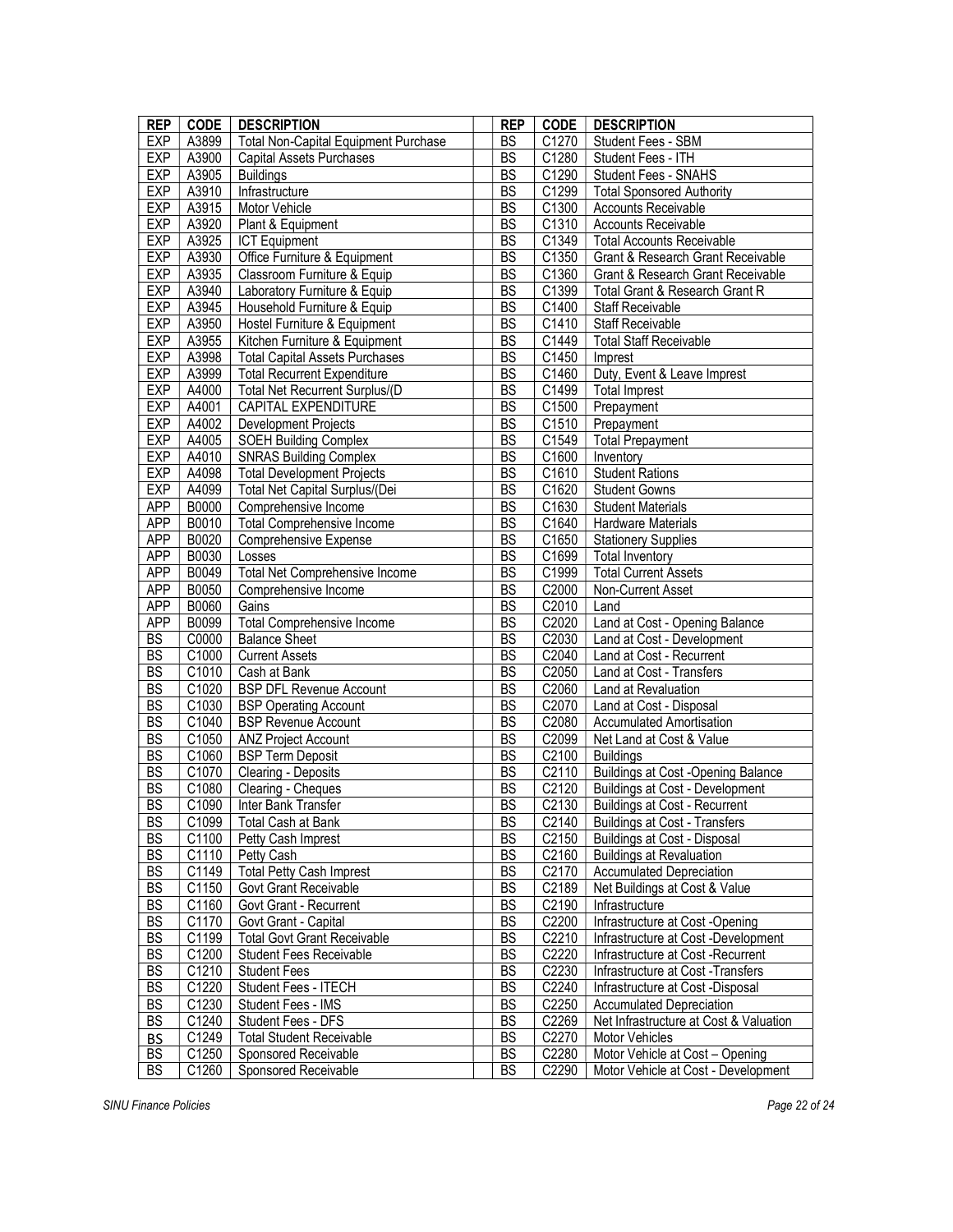| <b>REP</b>      | <b>CODE</b>         | <b>DESCRIPTION</b>                    | <b>REP</b>             | <b>CODE</b> | <b>DESCRIPTION</b>                   |
|-----------------|---------------------|---------------------------------------|------------------------|-------------|--------------------------------------|
| <b>BS</b>       | C2300               | Motor Vehicle at Cost - Recurrent     |                        | C2870       | <b>Accumulated Depreciation</b>      |
| <b>BS</b>       | C <sub>2310</sub>   | Motor Vehicle at Cost - Transfers     | <b>BS</b><br><b>BS</b> | C2889       | Net Hostel Furn. & Equipment         |
| BS              | C2320               | Motor Vehicle at Cost - Disposal      | <b>BS</b>              | C2890       | Kitchen Furniture & Equipment        |
| $\overline{BS}$ | C2330               | <b>Accumulated Depreciation</b>       | <b>BS</b>              | C2900       | Kitchen Furn & Equip -Open Balance   |
| BS              | C2349               | Net Motor Vehicles                    | <b>BS</b>              | C2910       | K-Furn & Equip at Cost - Development |
| BS              | C2350               | Plant & Equipment                     | <b>BS</b>              | C2920       | K- Furn & Equip - Recurrent          |
| BS              | C2360               | P&E at Cost - Open Balance            | <b>BS</b>              | C2930       | K-Furn & Equip - Transfers           |
| BS              | C2370               | P&E at Cost - Development             | <b>BS</b>              | C2940       | K-Furn & Equip at Revalue            |
| BS              | C2380               | P&E at Cost - Recurrent               | <b>BS</b>              | C2950       | K-Furn & Equip - Disposable          |
| BS              | C2390               | P&E - Transfers                       | <b>BS</b>              | C2960       | <b>Accumulated Depreciation</b>      |
| BS              | C2400               | P&E at Valuation                      | <b>BS</b>              | C2979       | Net Kitchen Furn. & Equipment        |
| BS              |                     | P&E - Disposal                        | <b>BS</b>              |             |                                      |
|                 | C2410               |                                       |                        | C2981       | <b>Additions Clearing</b>            |
| BS              | C2420               | <b>Accumulated Depreciation</b>       | <b>BS</b>              | C2982       | <b>Disposal Clearing</b>             |
| BS              | C2439               | Net Plant & Equipment                 | <b>BS</b>              | C2989       | Total Plant, Equipment & Furn        |
| BS              | $\overline{C2}440$  | Office Furniture & Equipment          | <b>BS</b>              | C2990       | Projects In Progress                 |
| BS              | C2450               | Office Furn & Equip - Opening Balance | BS                     | C3000       | Buildings - WIP                      |
| BS              | C2460               | Office Furn & Equip - Development     | <b>BS</b>              | C3019       | Net Building Work In Progress        |
| BS              | C2470               | Office Furn & Equip - Recurrent       | <b>BS</b>              | C3020       | Plant Equip. & Furn - WIP            |
| BS              | C2480               | Office Furn & Equip - Trans           | <b>BS</b>              | C3030       | Net Plant Equip & Furniture-WIP      |
| BS              | C2490               | Office Furn & Equip-Revalue           | <b>BS</b>              | C3049       | <b>Total Projects In Progress</b>    |
| BS              | C2500               | Office Furn & Equip- Disposal         | <b>BS</b>              | C3059       | <b>Total Non-Current Assets</b>      |
| BS              | C2510               | <b>Accumulated Depreciation</b>       | <b>BS</b>              | C3999       | <b>Total Assets</b>                  |
| BS              | C2529               | Net Office Furn. & Equipment          | <b>BS</b>              | C4000       | <b>Current Liabilities</b>           |
| BS              | C <sub>2530</sub>   | <b>Computing Equipment</b>            | <b>BS</b>              | C4010       | <b>Accounts Payable</b>              |
| BS              | C2540               | Computer Equip at Cost - Open Balance | BS                     | C4020       | Accounts Payable - Preferred         |
| BS              | C2550               | Computer Equip at Cost - Development  | <b>BS</b>              | C4030       | Accounts Payable - Ration Suppliers  |
| BS              | C2560               | Computer Equip at Cost - Recurrent    | <b>BS</b>              | C4040       | Accounts Payable - Landlord          |
| BS              | C2570               | Computer Equip at Cost - Trans        | <b>BS</b>              | C4050       | Accounts Payable - Contractors       |
| BS              | C2580               | Computer Equip at Revalue             | <b>BS</b>              | C4060       | Accounts Payable - Consultant        |
| BS              | C2590               | Computer Equip at Cost - Disposal     | <b>BS</b>              | C4070       | Accounts Payable - Oversea Suppliers |
| BS              | C2600               | <b>Accumulated Depreciation</b>       | <b>BS</b>              | C4080       | Accounts Payable - Staff             |
| <b>BS</b>       | C2619               | Net Computing Equipment               | BS                     | C4090       | Accounts Payable - Utilities         |
| BS              | C2620               | Classroom Furniture & Equipment       | <b>BS</b>              | C4099       | <b>Total Accounts Payable</b>        |
| BS              | C <sub>2630</sub>   | C-Room Furn & Equip - Open Balance    | BS                     | C4100       | Withholding Tax Payable              |
| BS              | C2640               | C-Room Furn & Equip - Development     | <b>BS</b>              | C4110       | Withholding Tax 10%                  |
| BS              | C2650               | C-Room Furn & Equip - Recurrent       | <b>BS</b>              | C4120       | Withholding Tax 7.5%                 |
| BS              | C2660               | C-Room Furn & Equip - Trans           | <b>BS</b>              | C4130       | Withholding Tax 20%                  |
| BS              | C <sub>2670</sub>   | C-Room Furn & Equip-Revalue           | <b>BS</b>              | C4149       | <b>Total Withholding Tax Payable</b> |
| <b>BS</b>       | C2680               | C-Room Furn & Equip - Disposal        | <b>BS</b>              | C4150       | <b>Clearing Accounts</b>             |
| BS              | C2690               | <b>Accumulated Depreciation</b>       | <b>BS</b>              | C4160       | <b>Clearing Payroll</b>              |
| BS              | C2709               | Net C-Room Furn & Equipment           | <b>BS</b>              | C4170       | Clearing Landlord                    |
| <b>BS</b>       | C2710               | Household Furniture & Equipment       | BS                     | C4180       | <b>Clearing Assets</b>               |
| BS              | C2720               | Household F&E - Open Balance          | BS                     | C4190       | <b>Clearing Purchases</b>            |
| BS              | C2730               | H-Hold F&E - Development              | BS                     | C4195       | <b>Clearing Suppliers</b>            |
| BS              | C2740               | H-Hold F&E - Recurrent                | <b>BS</b>              | C4199       | <b>Total Clearing Accounts</b>       |
| BS              | C2750               | H-Hold F&E - Transfers                | <b>BS</b>              | C4200       | Payroll Payable                      |
| BS              | C2760               | H-Hold F&E at Revalue                 |                        | C4210       |                                      |
| BS              |                     |                                       | <b>BS</b>              |             | <b>PAYE</b><br><b>NPF</b>            |
|                 | C2770               | H-Hold F&E -Disposable                | <b>BS</b>              | C4220       |                                      |
| BS              | C2780               | <b>Accumulated Depreciation</b>       | <b>BS</b>              | C4230       | Savings Club                         |
| BS              | C2799               | Net H-Hold Furn. & Equipment          | <b>BS</b>              | C4240       | <b>Basic Rates</b>                   |
| BS              | C2800               | Hostel Furniture & Equipment          | <b>BS</b>              | C4250       | Child Maintenance                    |
| BS              | C2810               | Hostel Furn & Equip - Open Balance    | BS                     | C4299       | <b>Total Payroll Payable</b>         |
| BS              | C2820               | Hostel Furn & Equip - Development     | BS                     | C4300       | Other Payable                        |
| BS              | C2830               | Hostel Furn & Equip- Recurrent        | BS                     | C4310       | Other Payable                        |
| BS              | C2840               | Hostel Furn & Equip- Transfers        | <b>BS</b>              | C4349       | <b>Total Other Payable</b>           |
| BS              | $\overline{C}$ 2850 | Hostel Furn & Equip at Revalue        | <b>BS</b>              | C4350       | Provision                            |
| BS              | C2860               | Hostel Furn & Equip - Disposal        | <b>BS</b>              | C4360       | Provision for Gratuity               |